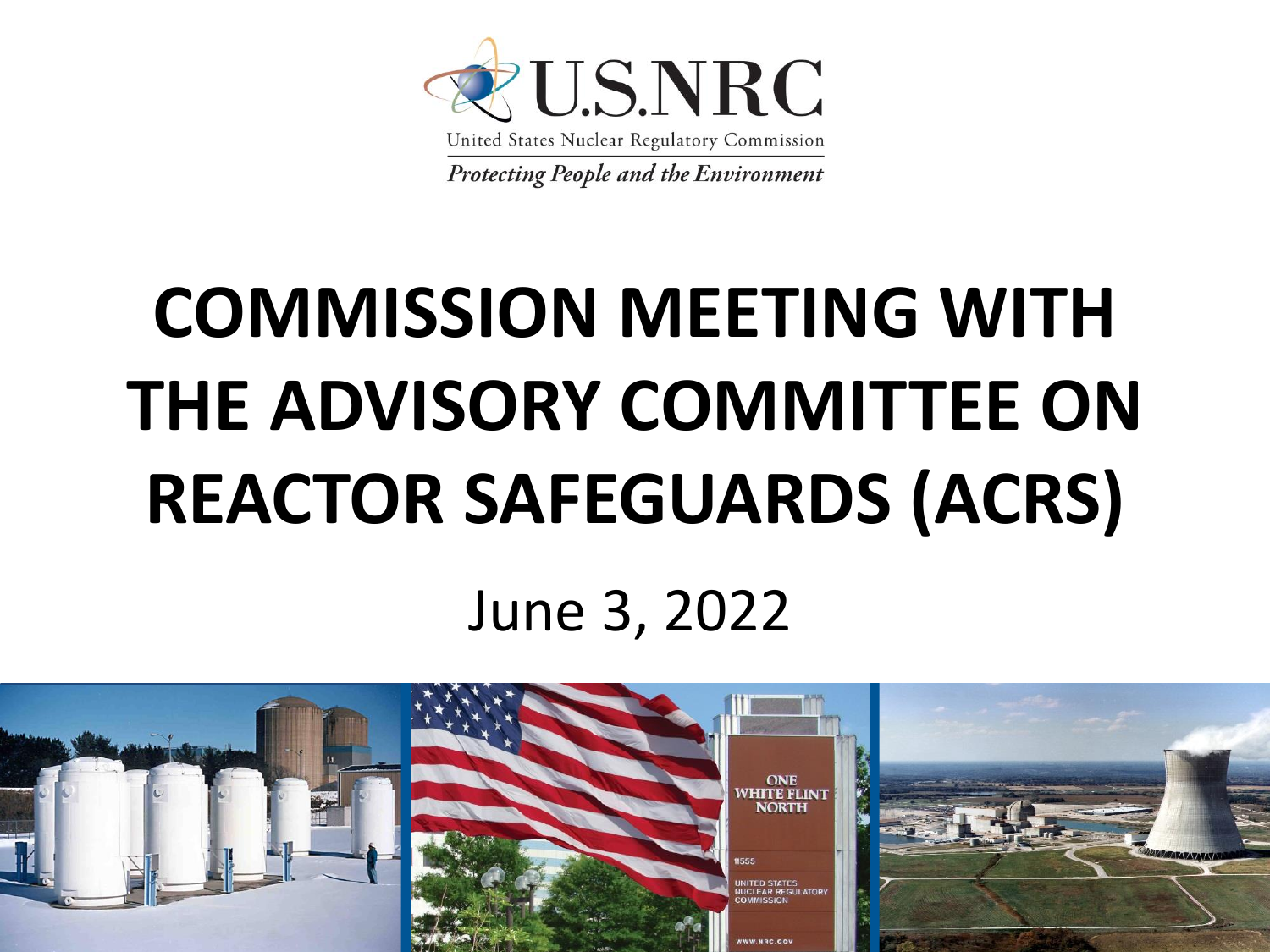## **Agenda**

- Joy Rempe, Chairman, ACRS
	- Overview
	- NRC Safety Research Program
- Vicki Bier, Member, ACRS
	- 10 CFR Parts 50 and 52 Alignment and Lessons Learned Rulemaking
- Greg Halnon, Member, ACRS
	- Rulemaking Activities to Support Small Modular Reactors (SMRs) and Other New Technologies (ONTs)
- David Petti, Member-at-Large, ACRS
	- Non-Light Water Reactor (Non-LWR) Source Term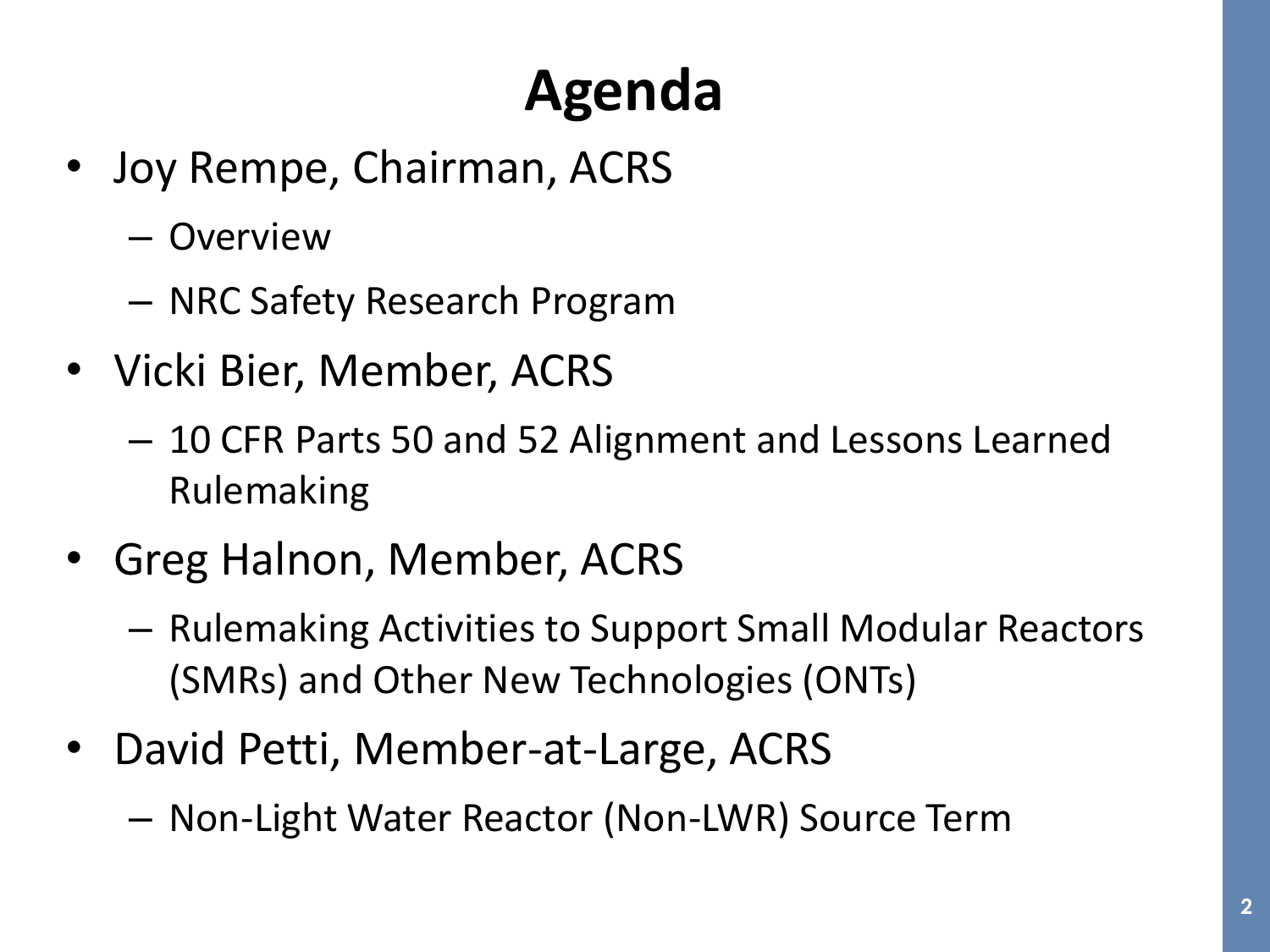#### **Issued 19 Letter Reports since October 2021 Meeting**

- SMR and ONT Rulemaking and Guidance
	- 10 CFR Part 53 Subpart F Staffing, Personnel Qualifications, Training, and Human Factors
	- Draft Final Rule, "Emergency Preparedness for SMR and ONTs"
	- RG 1.247, "Acceptability of PRA Results for Advanced Non-LWR Risk-Informed Activities"
	- Integration of Source Term Activities for Advanced Reactors
	- NUREG-2246, Fuel Qualification for Advanced Reactors Draft Report
- Technology and Design-Specific SMRs
	- Fuel Qualification for Molten Salt Reactors Draft Report
	- Safety Evaluation of Kairos Mechanistic Source Term Methodology Topical Report (TR)
	- NuScale SC TR on Building Design and Analysis for SR Structures
	- BWRX-300 TR on Containment Evaluation
	- BWRX-300 TR on Advanced Civil Construction and Design Approach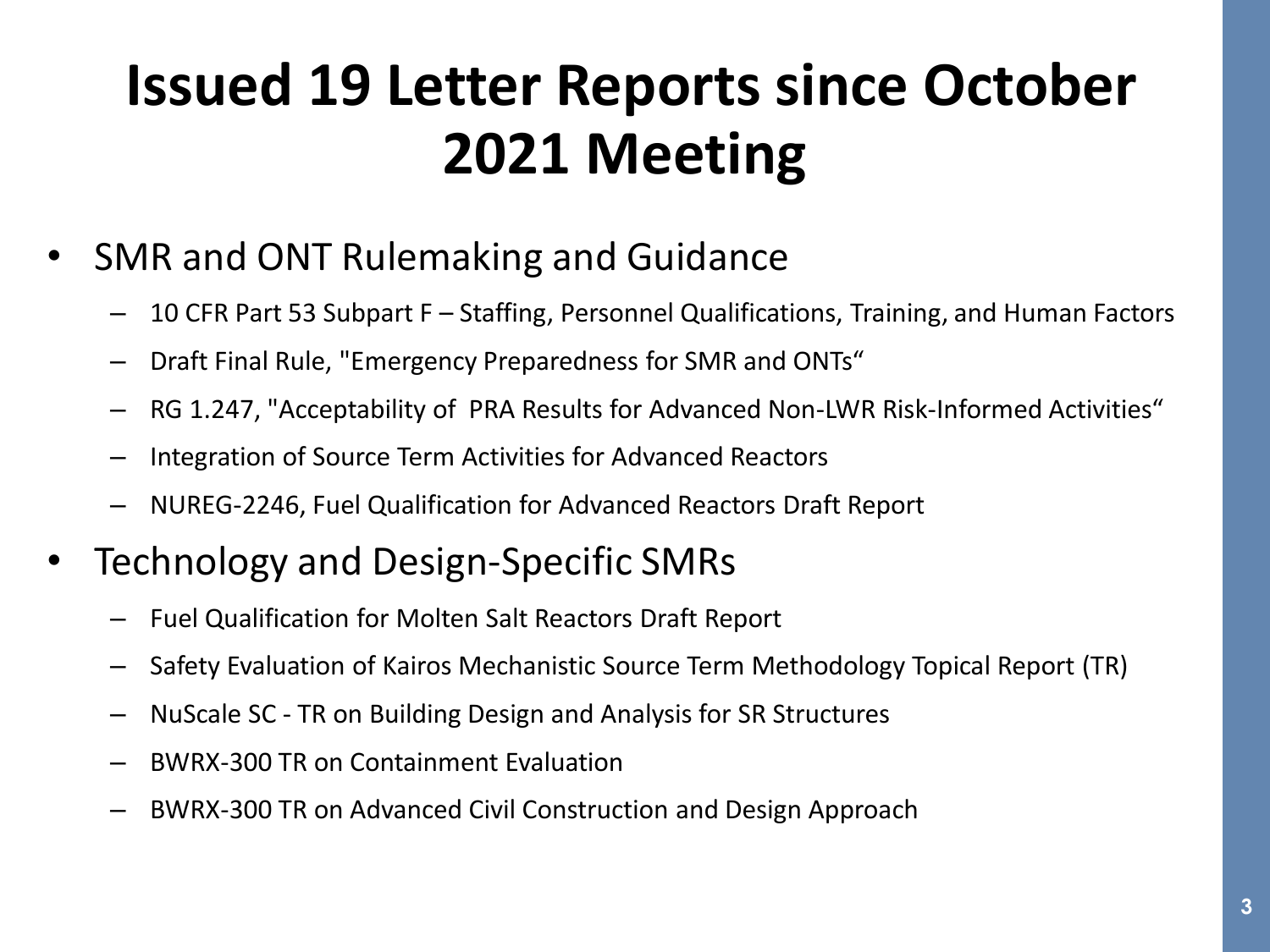### **Issued 19 Letter Reports since October 2021 Meeting (Cont'd)**

- LWR Plant- and Vendor-Specific Applications
	- North Anna Subsequent License Renewal
	- Point Beach Subsequent License Renewal
	- Holtec TR on Spent Fuel Pool Heat Up Calculation Methodology
	- Framatome TR on Galileo Implementation in LOCA Methods

#### **Other Topics**

- RG 5.71, Rev 1 Cyber Security Programs for Nuclear Power Reactors
- Research Information Letter (RIL) 2021-13 on Interpretation of Research on Fuel Fragmentation, Relocation, and Dispersal at High Burnup
- Rulemaking Plan for the Revision of Embrittlement and Surveillance Requirements for Highfluence Nuclear Power Plants in Long-term Operation
- Proposed Draft 10 CFR Parts 50 and 52 Alignment and Lessons Learned Rulemaking
- Biennial Research Review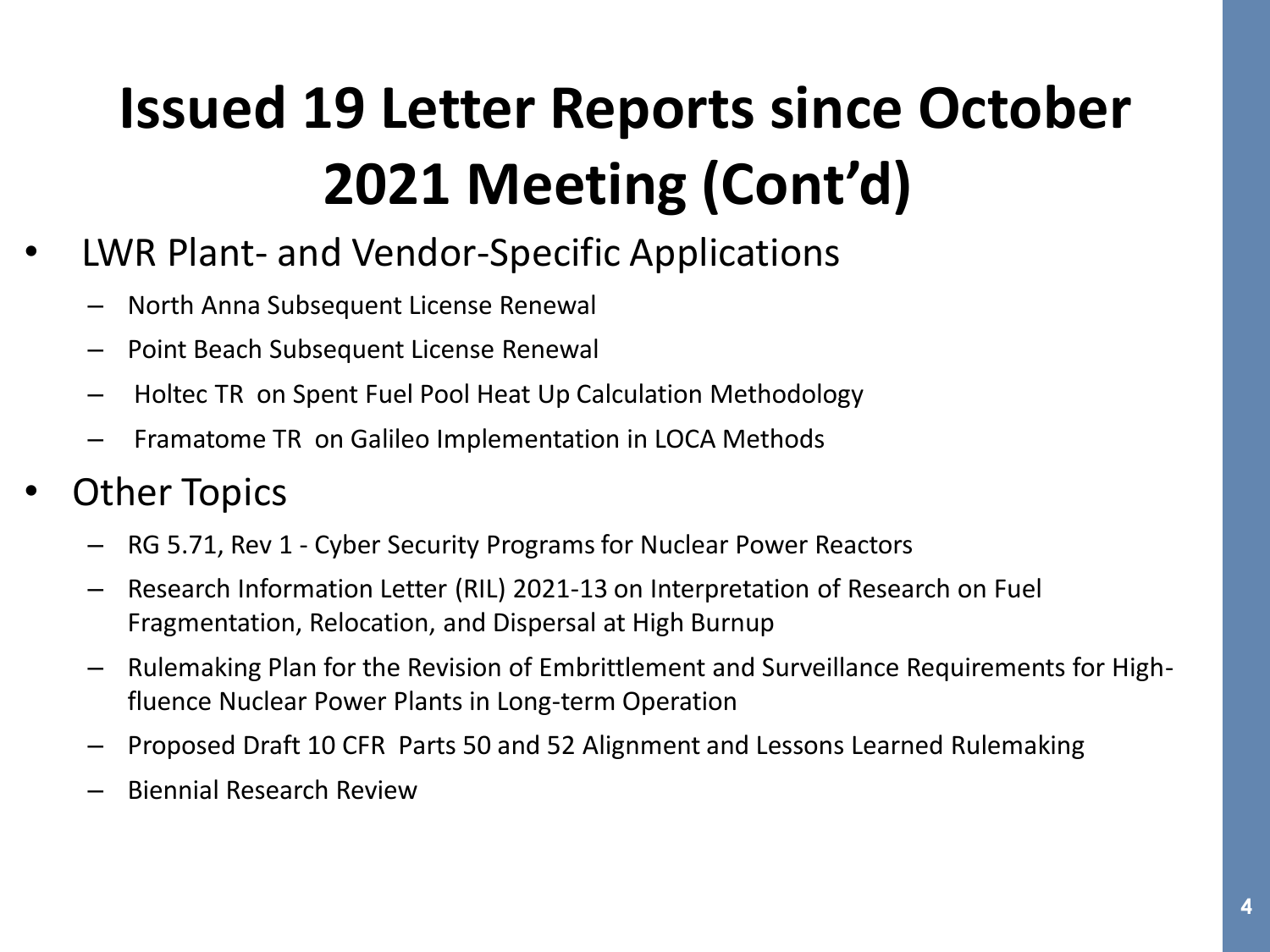#### **Other ACRS Activities**

- Processes improvements
	- Benefit/impact of optional ACRS letters evaluated
	- Requests for formal presentations reduced (as appropriate)
- Safety-significant beneficial activities continuation / resumption
	- Focused reviews of selected activities
	- Plant and fuel fabrication facility visits
- Future submittals preparations
	- Subcommittee structure reorganization
	- Membership succession considerations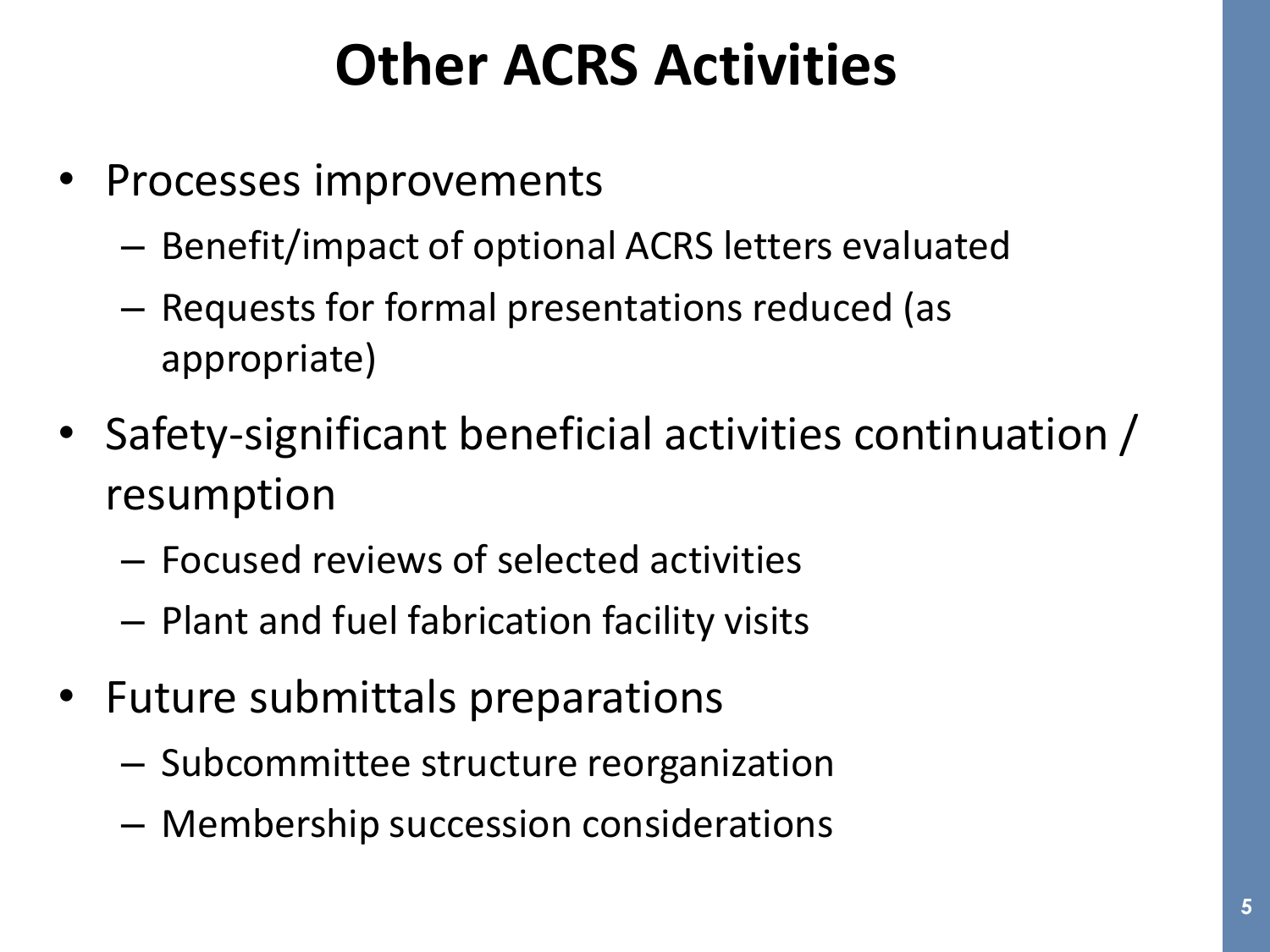## **NRC Safety Research Program**

- The Office of Nuclear Regulatory Research (RES) provides technical advice, tools, and information for meeting NRC's mission, including:
	- Resolving safety and security issues
	- Making regulatory decisions
	- Promulgating regulations and guidance
- Since 1974, ACRS has conducted formal NRC research reviews. Currently, this activity includes:
	- Reviews of research conducted in support of specific regulatory activities
	- Periodic reviews of important ongoing research
	- Our Biennial Review of the NRC safety research program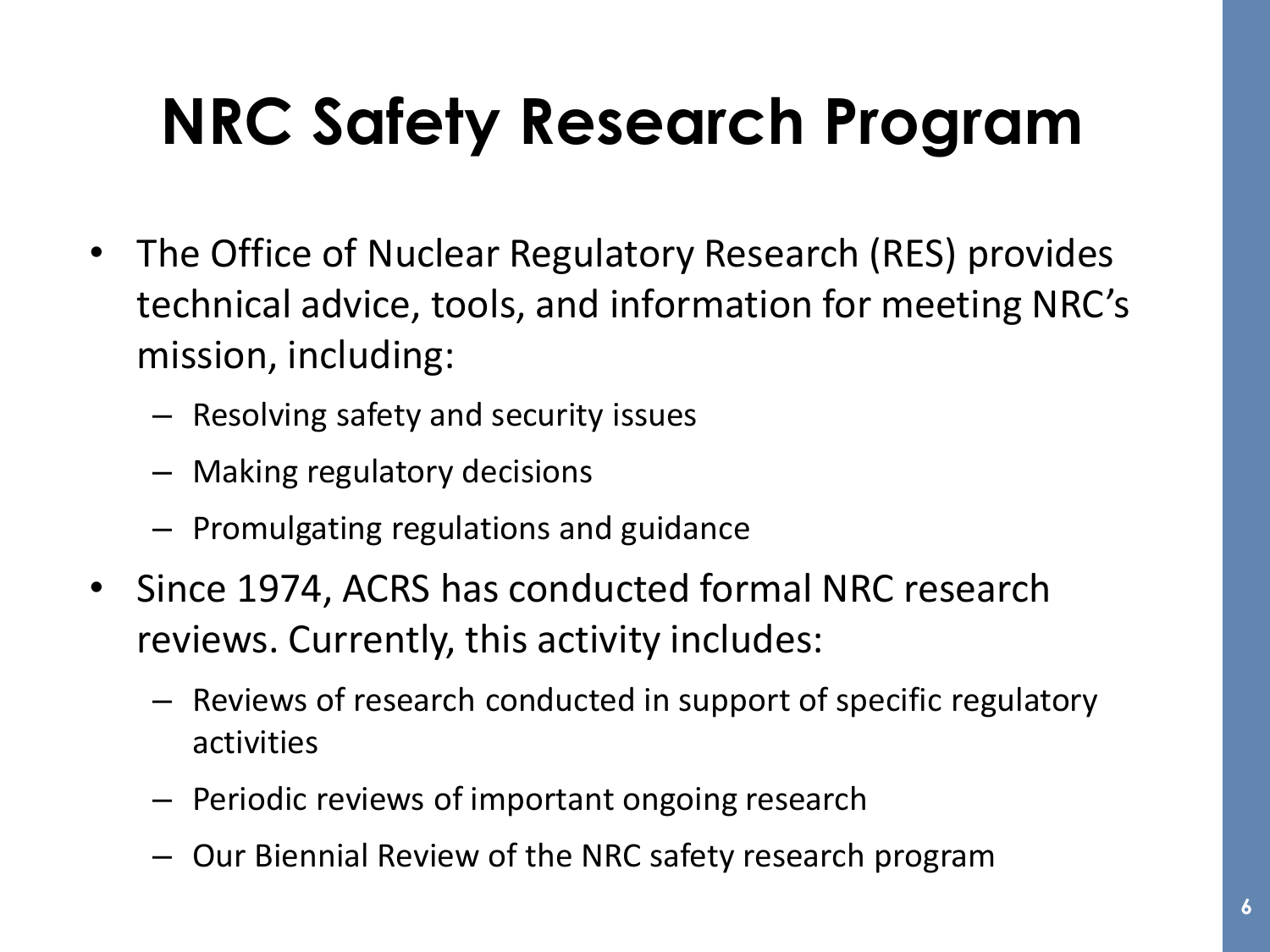## **ACRS Biennial Review**

- Review process continues to emphasize 1997 Commission direction to evaluate:
	- Need, scope, and balance of reactor safety research program
	- Progress of ongoing activities
	- How well RES anticipates research needs and is positioned for changing environment
- FY2022 Biennial Review also emphasizes:
	- Prioritization and identification of user needs
	- Long-term planning
	- Follow-up on prior ACRS recommendations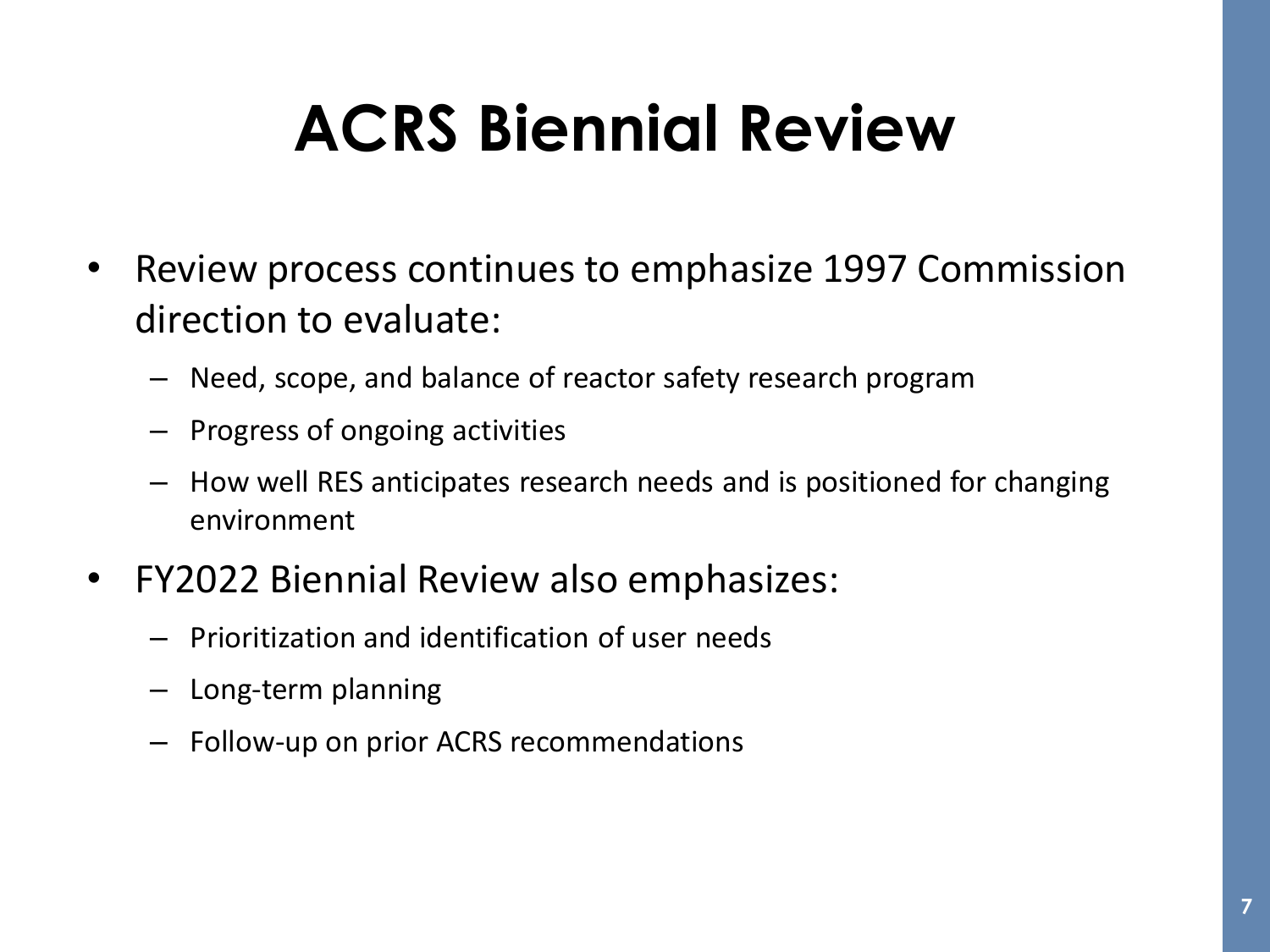## **ACRS Biennial Review (continued)**

- Integrated insights from:
	- Initial meeting with Director of RES to obtain overview of program, plans, priorities, and areas of interest
	- Three briefings to discuss research conducted by each RES division: Division of Risk Analysis, Division of Systems Analysis, and Division of Engineering
	- Other ACRS activities (e.g., focused reviews of important ongoing projects, etc.)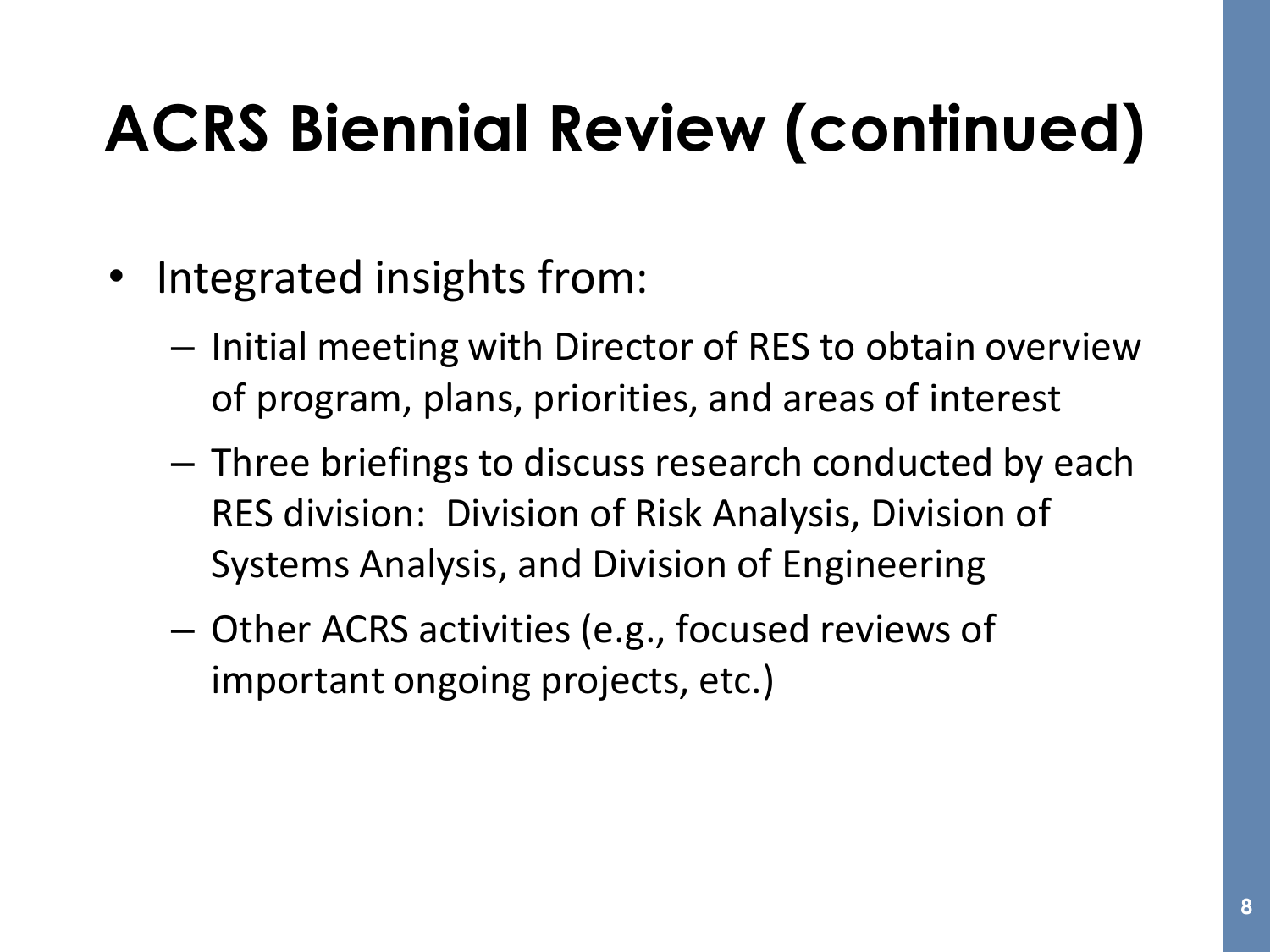## **Conclusions and Recommendations**

- RES program meets Agency's near-term needs. The program:
	- enables staff to maintain core competencies
	- prepares for reviews of anticipated submittals
	- emphasizes "enterprise risk" in project selection, evaluation, and termination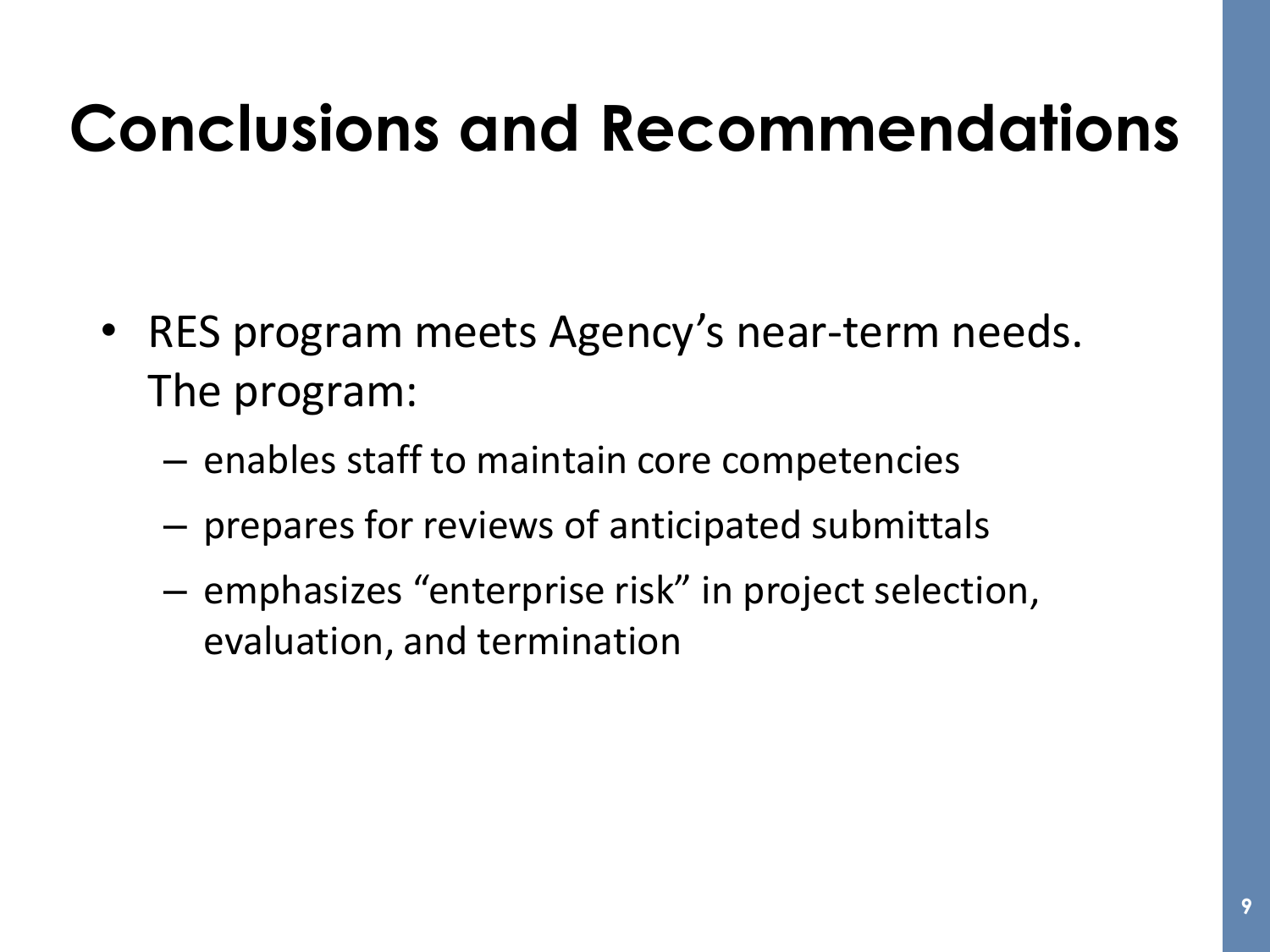## **Conclusions and Recommendations (cont'd)**

- RES program and initiatives enabling Agency to 'be ready' for emerging needs and future submittals. Examples include:
	- Future Focused Research (FFR) Program
	- Non-LWR Integrated Action Plans (IAPs)
	- Agency-wide strategies and initiatives
	- Reorganizations and expanded applications of new capabilities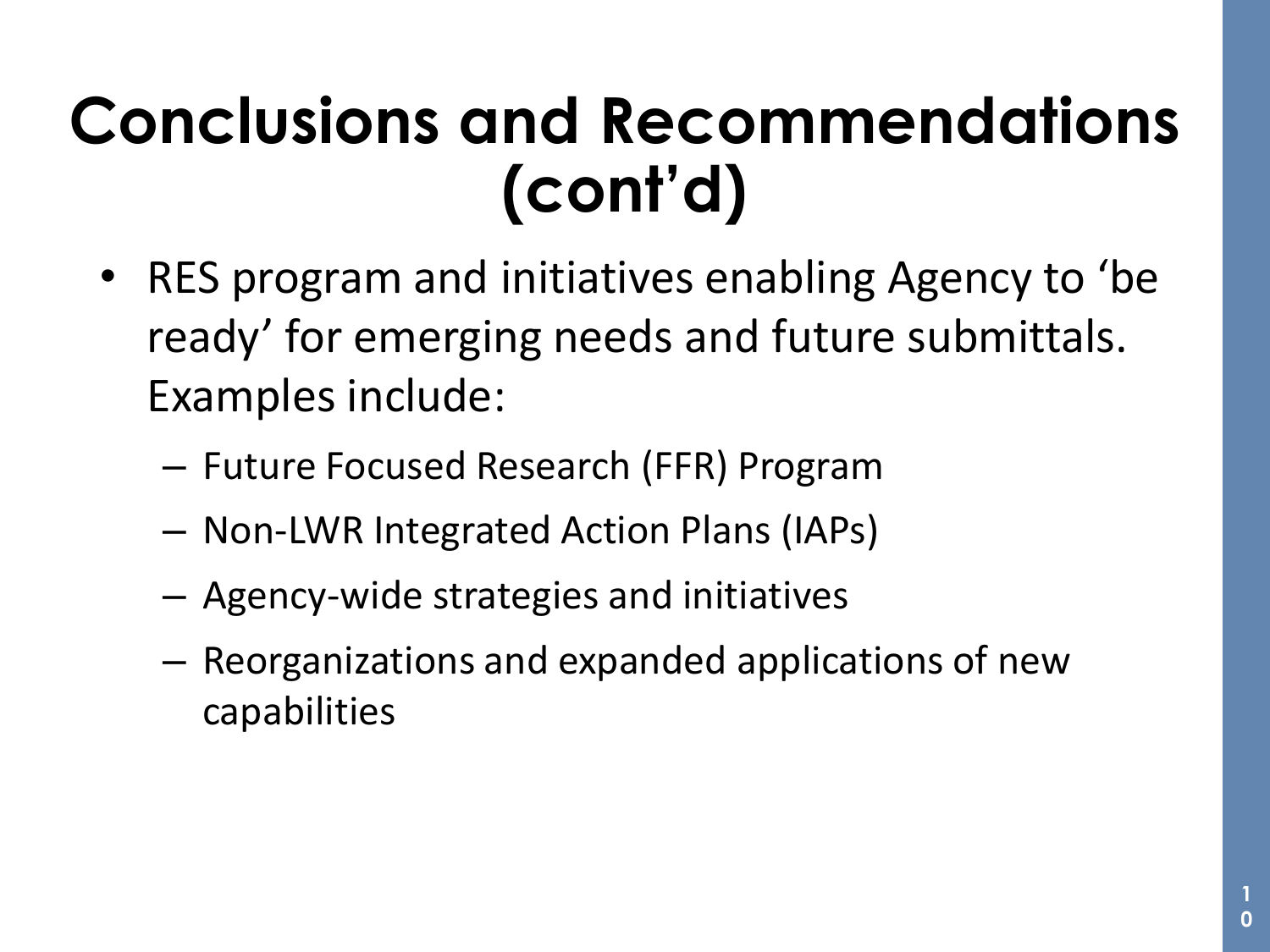## **Conclusions and Recommendations (cont'd)**

- Appendices to main report provide detailed insights and comments, such as:
	- Continue using collaborations and virtual capabilities to leverage resources and maintain core competencies
	- Use reference plant evaluation results to prioritize data needs for SMRs and ONTs
	- Continue emphasizing 'enterprise risk' for project selection, evaluation, and termination; consider fixed enddates for user need requests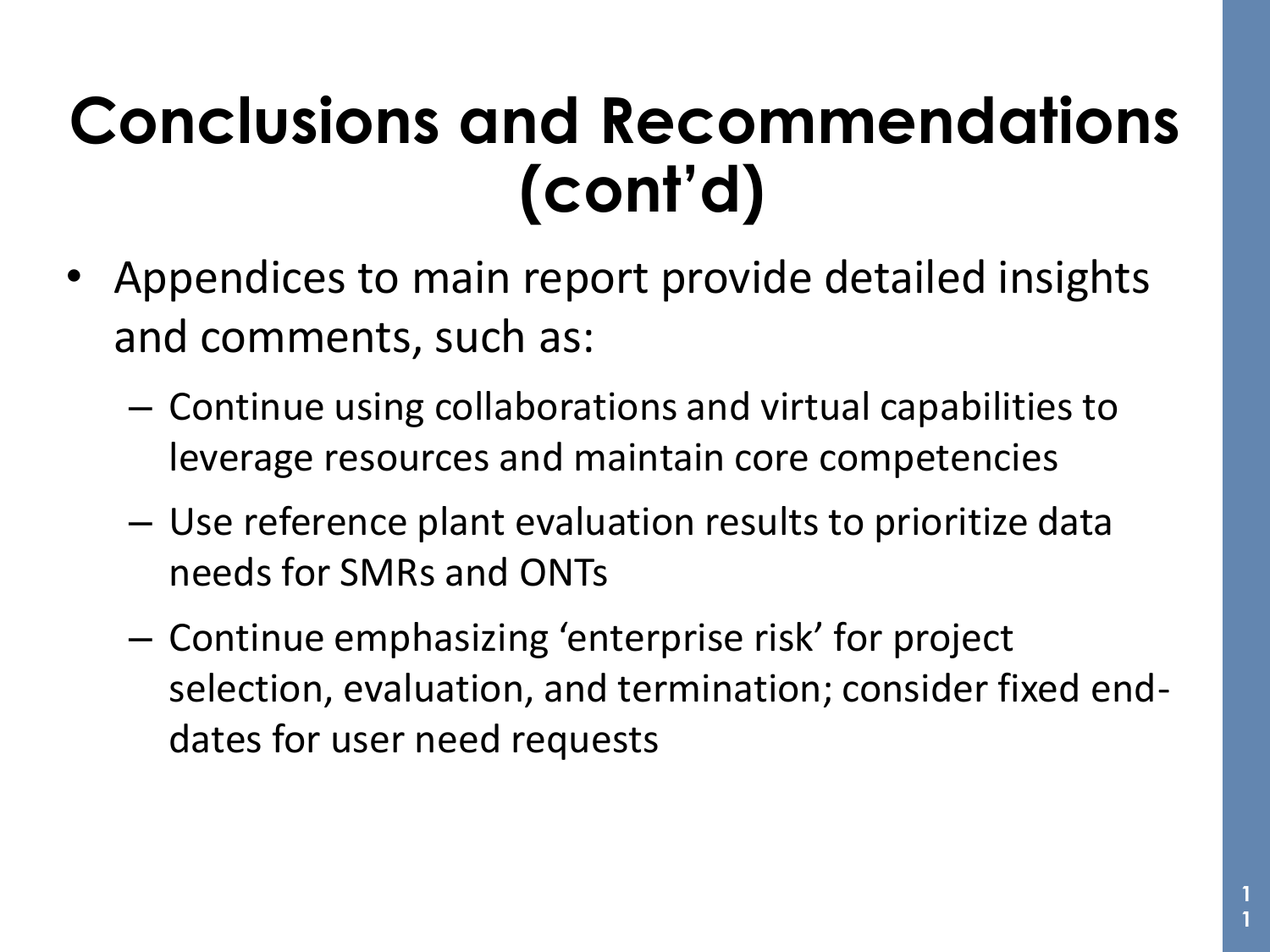## **Conclusions and Recommendations (cont'd)**

- The interval between our formal reviews should increase from two to three years.
	- RES research portfolio healthy
	- Rate at which research results obtained
	- ACRS has more frequent briefings on research topics of special interest and provides reports as necessary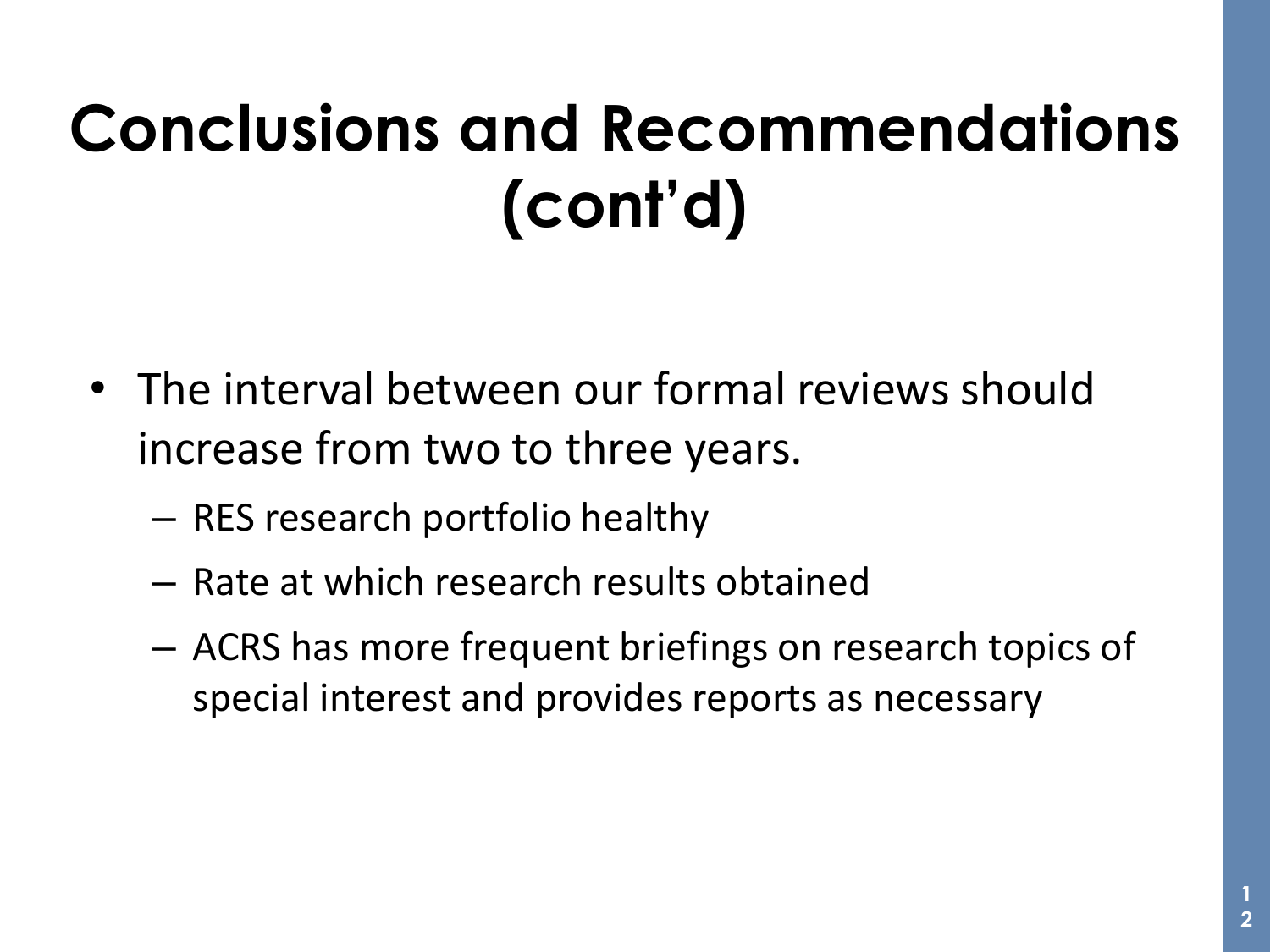# **10 CFR Parts 50 and 52 Alignment and Lessons Learned Rulemaking**

Vicki Bier, Chair Regulatory Rulemaking, Policies, and Practices Subcommittee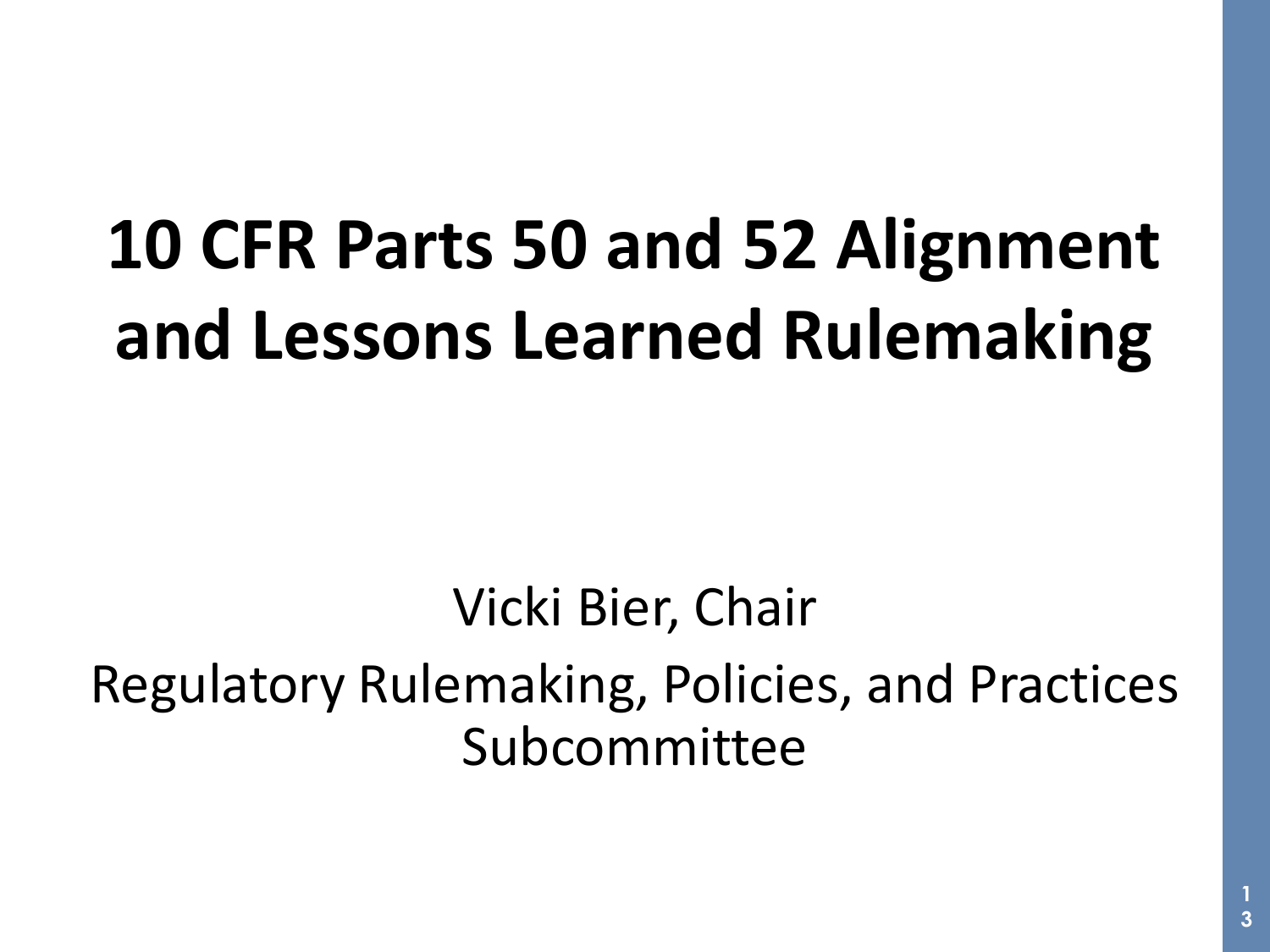# **Background (1/2)**

- Two licensing pathways are currently available:
	- 10 CFR Part 50 (construction permit then operating license)
	- ‒ 10 CFR Part 52 (combined license)
- Both pathways were designed for light water reactors
- 10 CFR Part 53 may provide more flexible pathway:
	- ‒Until 10 CFR Part 53 becomes available, 10 CFR Parts 50/52 may need modification for near-term non-LWR applications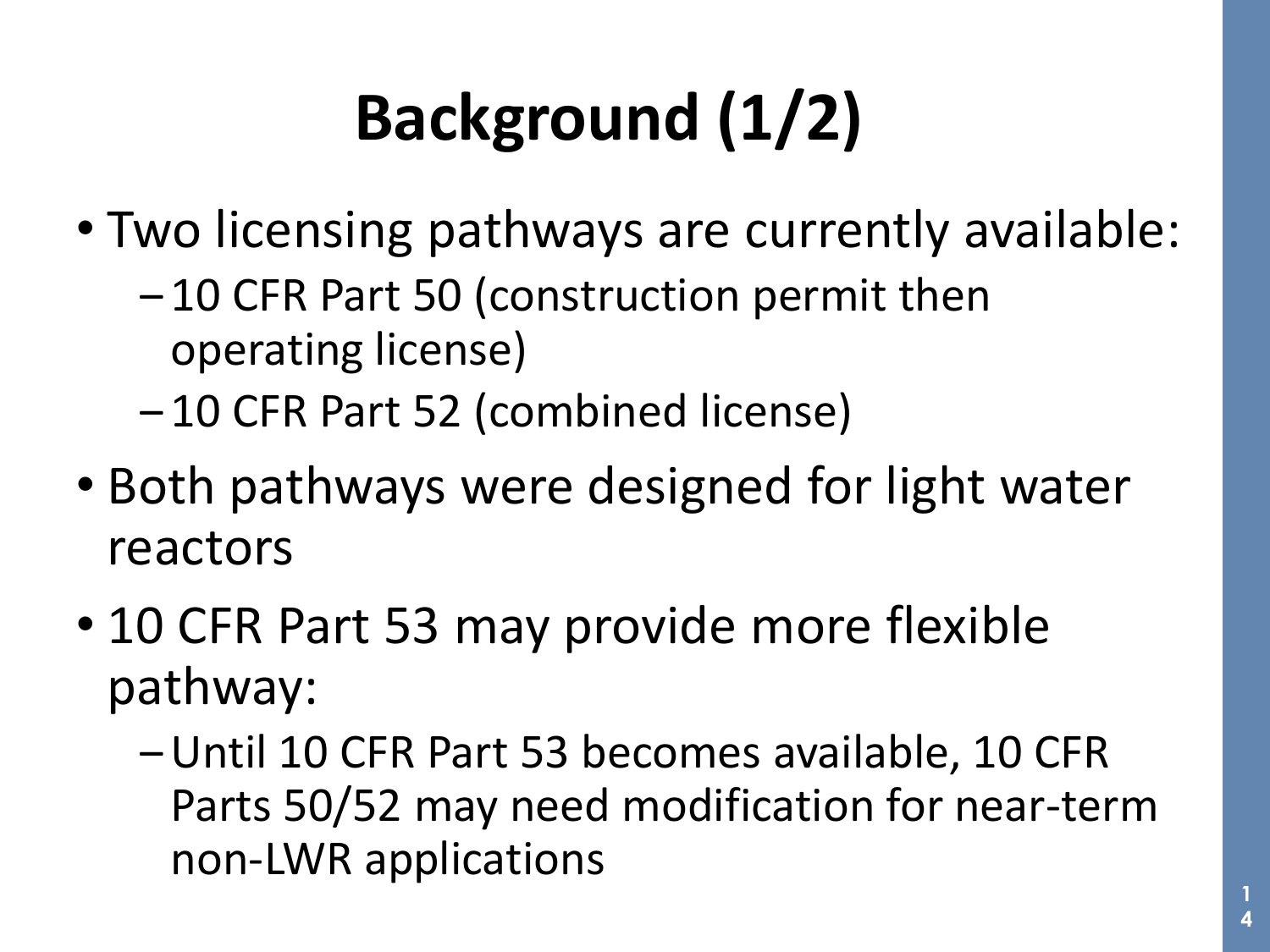# **Background (2/2)**

- Both pathways (Parts 50/52) provide reasonable assurance of public health and safety
- Recent activities primarily focused on Part 52
- Part 50 not aligned with some Part 52 requirements:
	- ‒ Application of the severe accident policy statement
	- ‒ Three Mile Island (TMI) requirements
	- ‒ Usage of probabilistic risk assessment (PRA)
	- ‒ Fire protection design features and plan documentation
- Therefore, these two pathways may not provide equivalent protection, and do not fully reflect lessons learned from recent licensing activities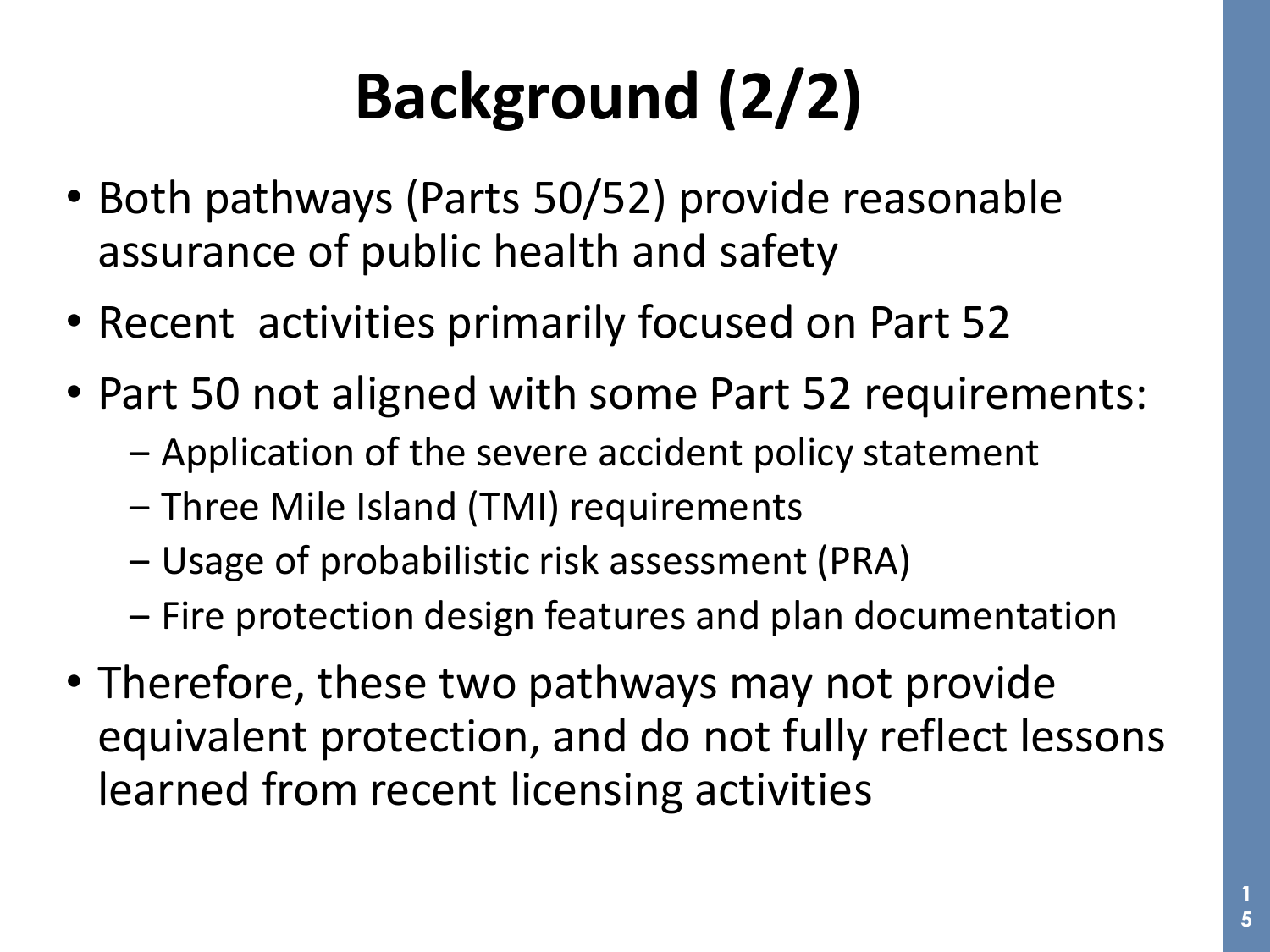## **Objectives of Rulemaking**

- Objectives of this current rulemaking process are to:
	- ‒ Align the licensing requirements in 10 CFR Parts 50 and 52
	- Incorporate lessons learned from recent power-reactor licensing reviews
	- Improve clarity
	- ‒ Reduce unnecessary burden
- Rulemaking objectives being accomplished through development of several draft rulemaking documents:
	- ‒ Changes to 10 CFR Parts 50 and 52
	- ‒ Changes to associated documents (e.g., regulatory guides, Standard Review Plan)
- This has been an extensive staff effort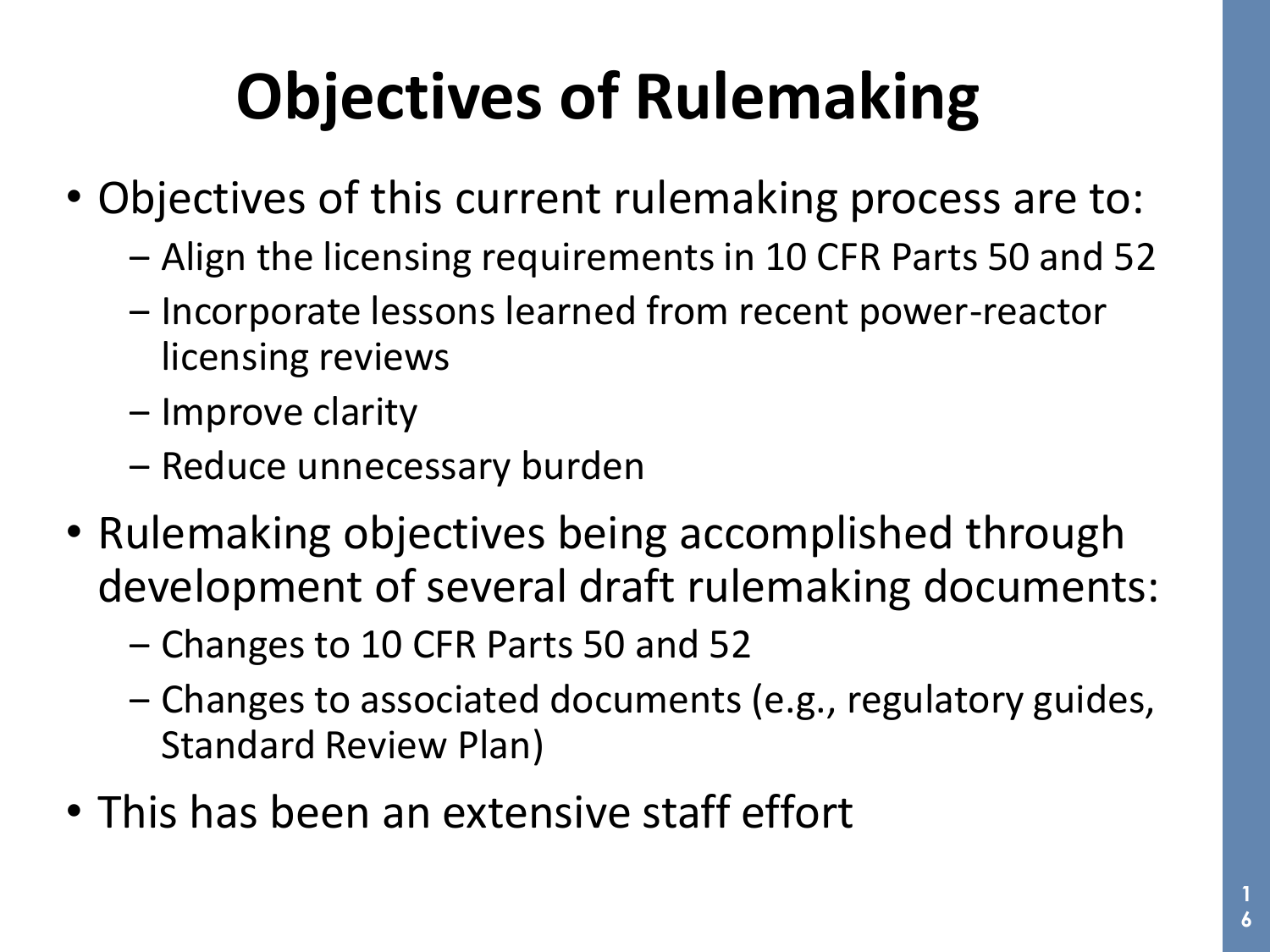## **Alignment of Parts 50 and 52**

- The proposed changes will require all applicants to address the four alignment issues discussed earlier
- These changes offer several safety and regulatory-efficiency benefits
- ACRS identified several points that could benefit from additional clarification:
	- ‒ The required level of detail for an "essentially complete conceptual design" (or preliminary design) for construction-permit applications under Part 50
	- ‒ Inconsistent or vague words and phrases—e.g., "credible" and "substantial" (which could lead to inconsistent application of regulatory requirements)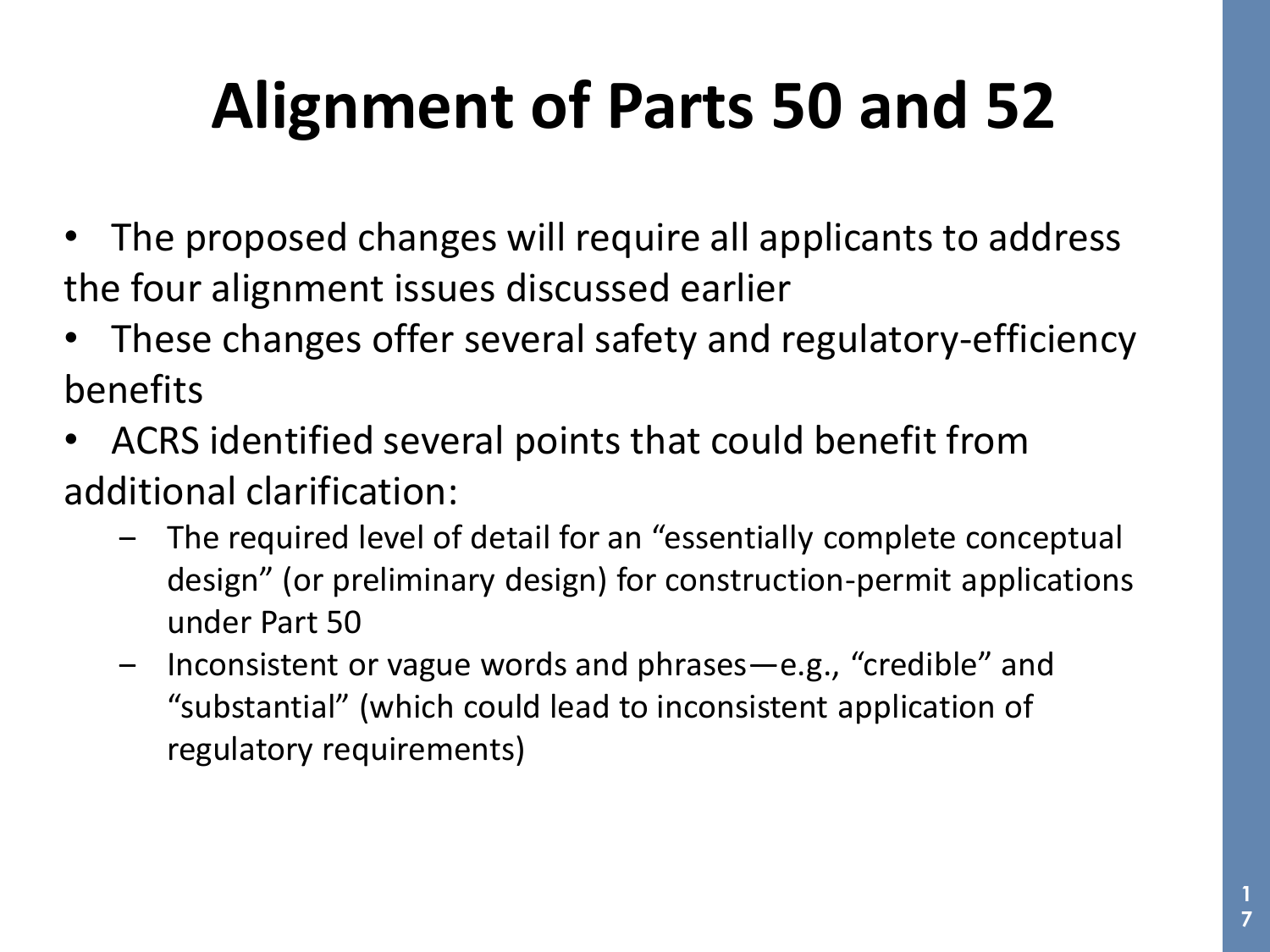## **Process Improvements**

- Changes to 10 CFR Part 52 are designed to increase flexibility, reduce unnecessary regulatory burden, and provide clarity
- We have two observations in this regard:
	- ‒ We concur with the staff decision to preclude use of a 10 CFR 50.59-like process for changes to Tier 1 and Tier 2\* information
	- ‒ Reduced reporting requirements for evolutionary designs based on well-established engineering models may not be suitable for first-of-a-kind designs using unique new engineering models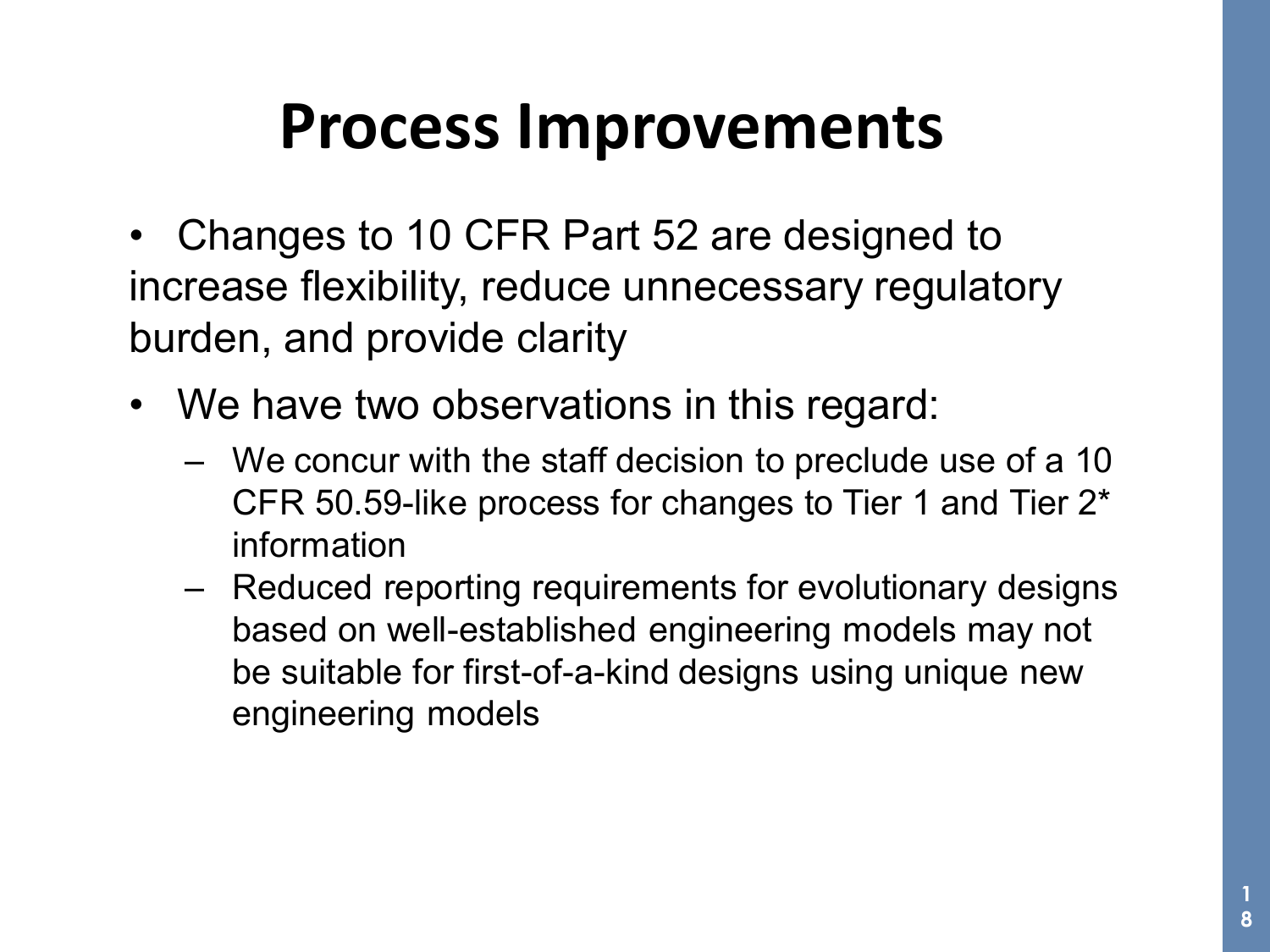## **Other Considerations**

- The process under 10 CFR Part 52 does not provide a step prior to fuel load where the PRA must be inspected:
	- This may reflect a missed opportunity to confirm that there are no outstanding risk issues
- Also, more attention may need to be paid to licensing of reactors being transported to and from a site with a loaded core:
	- Existing regulations were not intended for fueled transportable microreactors
	- We support staff's holistic look at these regulations
	- A roadmap or additional guidance may be beneficial in this area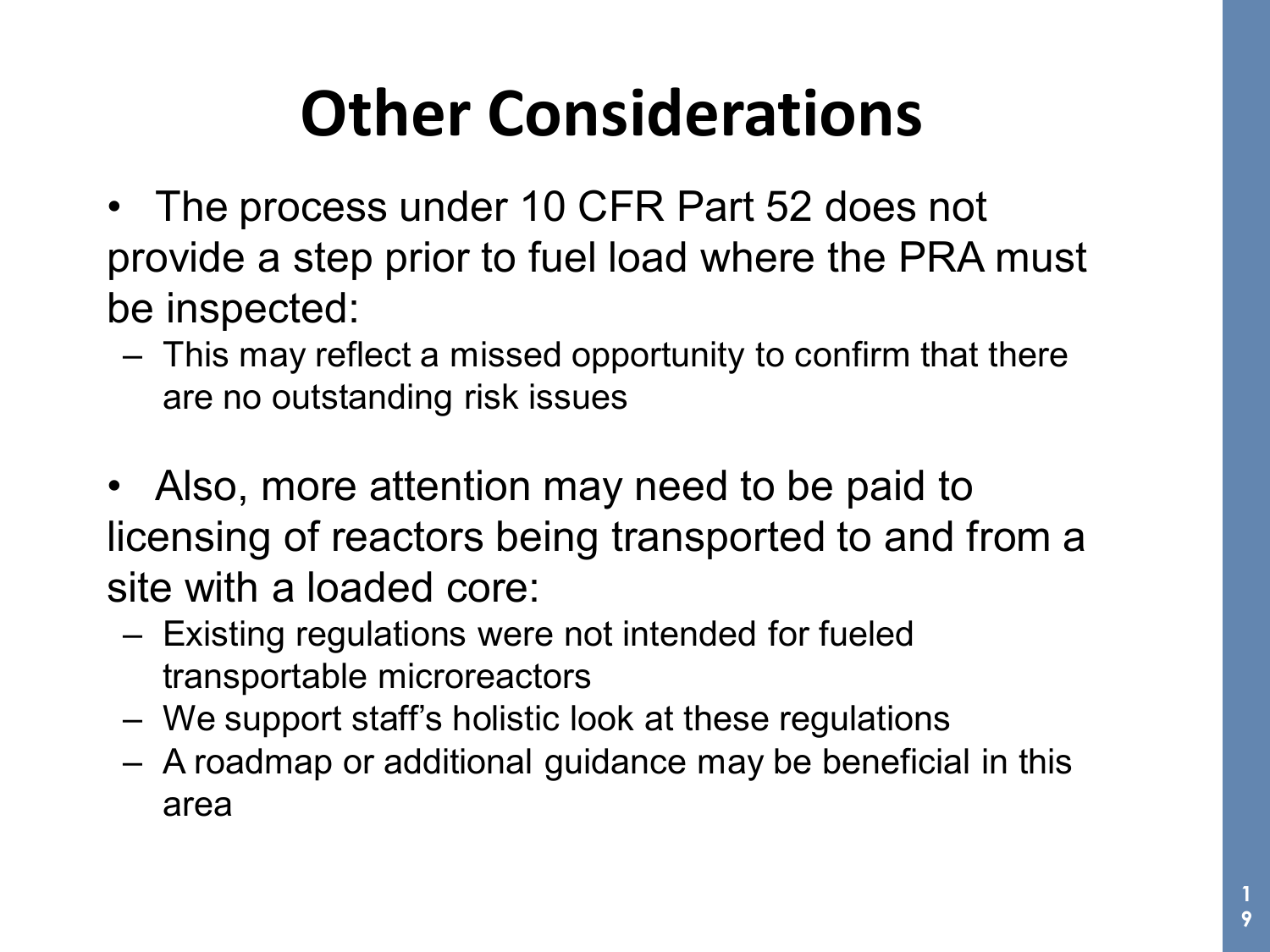# **Conclusions and Recommendations**

- The proposed changes to the regulation and guidance documents address the stated rulemaking objectives:
	- ‒ Align the licensing requirements in 10 CFR Parts 50 and 52
	- ‒ Incorporate lessons learned from recent power-reactor licensing reviews
	- ‒ Improve clarity
	- Reduce unnecessary burden
- Staff should proceed with this rulemaking package
- We offered several comments for staff consideration as they proceed with this package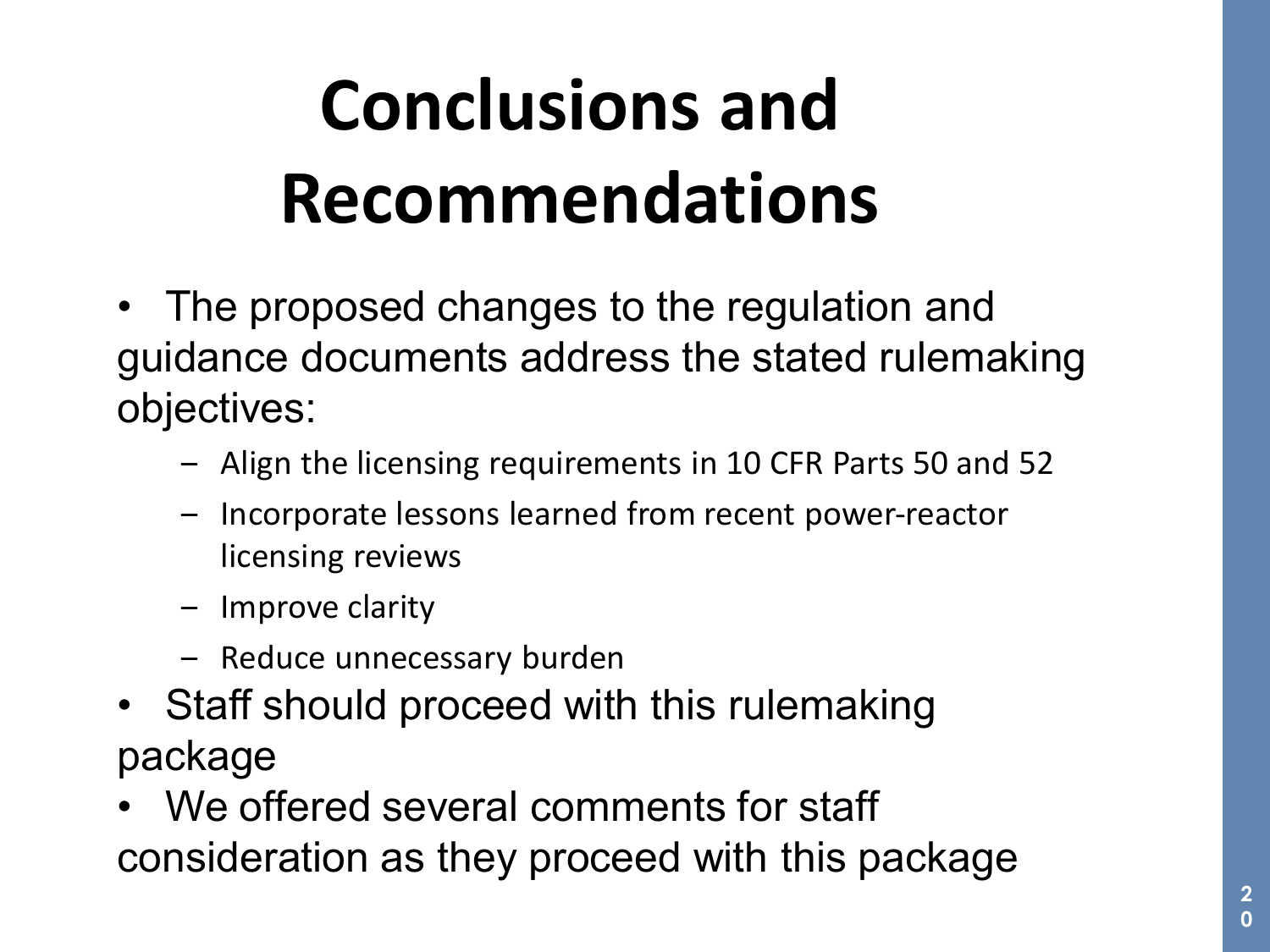# **Rulemaking Activities to Support Small Modular Reactors and Other New Technologies**

Greg Halnon, Member ACRS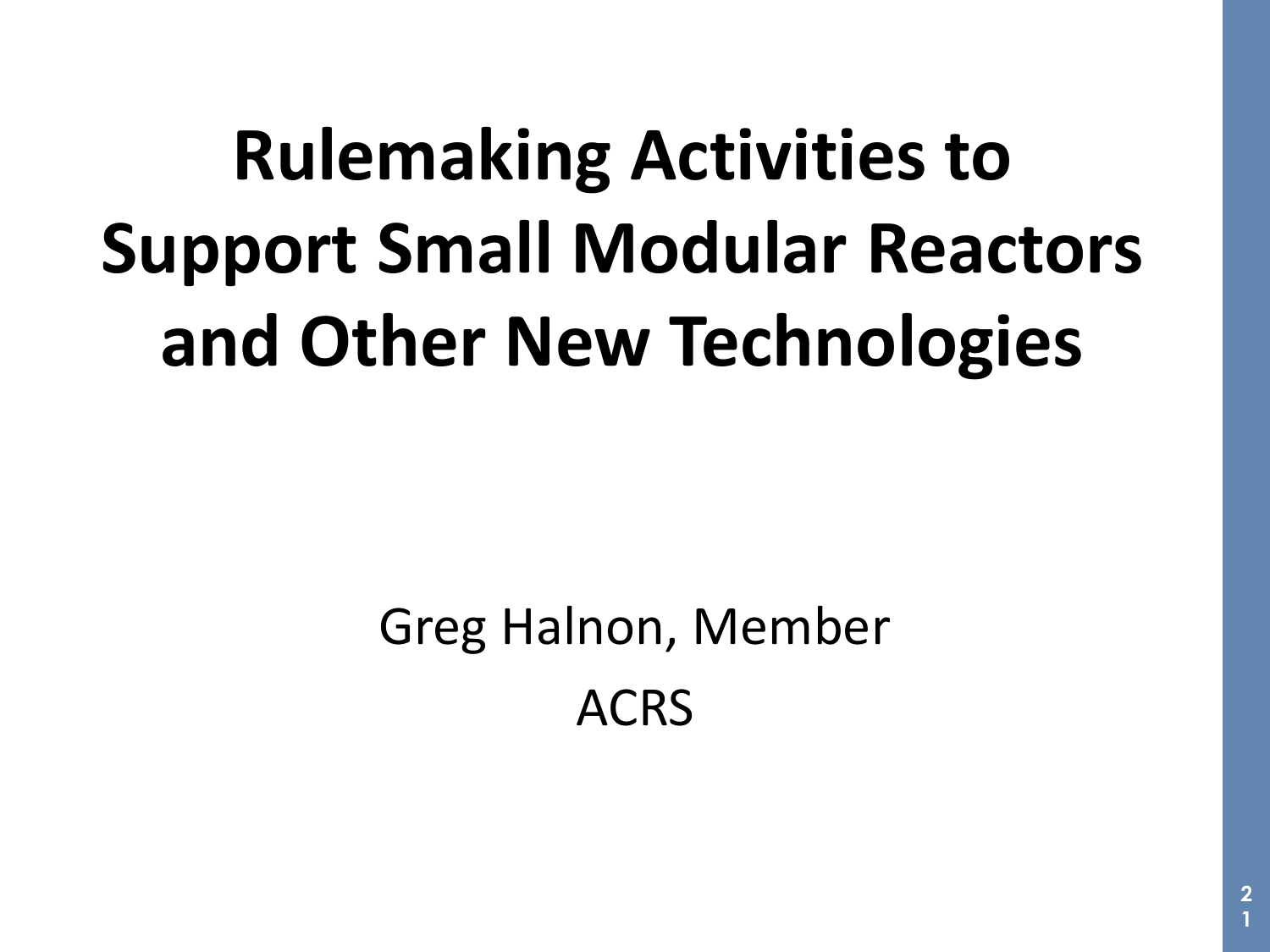# **Emergency Preparedness for SMRS and ONTS**

- The staff worked through some difficult concepts and numerous comments
- Connectivity with the other advanced reactor activities
- Review focused on four major categories:
	- ‒ EPZ boundary selection and offsite planning and response
	- ‒ Hazards from non-nuclear, co-located facilities
	- ‒ Performance-based regulatory oversight of emergency response function
	- Event selection for sizing EPZ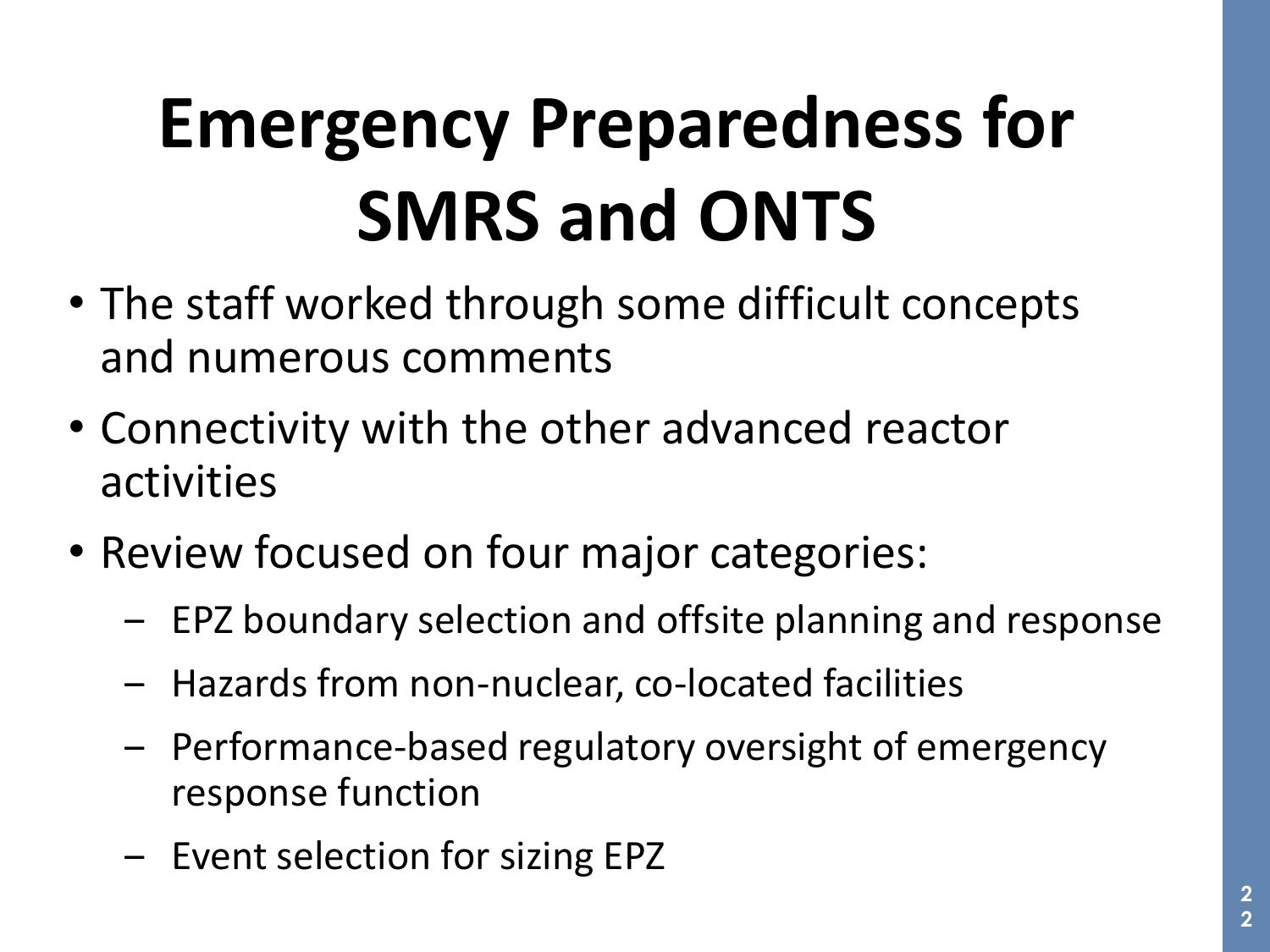# **Emergency Preparedness for SMRS and ONTS (cont'd)**

- Hazards from non-nuclear, co-located facilities
	- ‒ Impact of non-nuclear hazards
	- ‒ Response actions for events, radiological and non-radiological
	- ‒ FEMA jurisdiction
- Performance-based regulatory oversight of emergency response function
	- ‒ Performance measures
	- ‒ Framework for inspections being developed
- Event selection for sizing EPZ
	- ‒ Appendix B of RG 1.242 added
	- ‒ Staff is continuing to interact with industry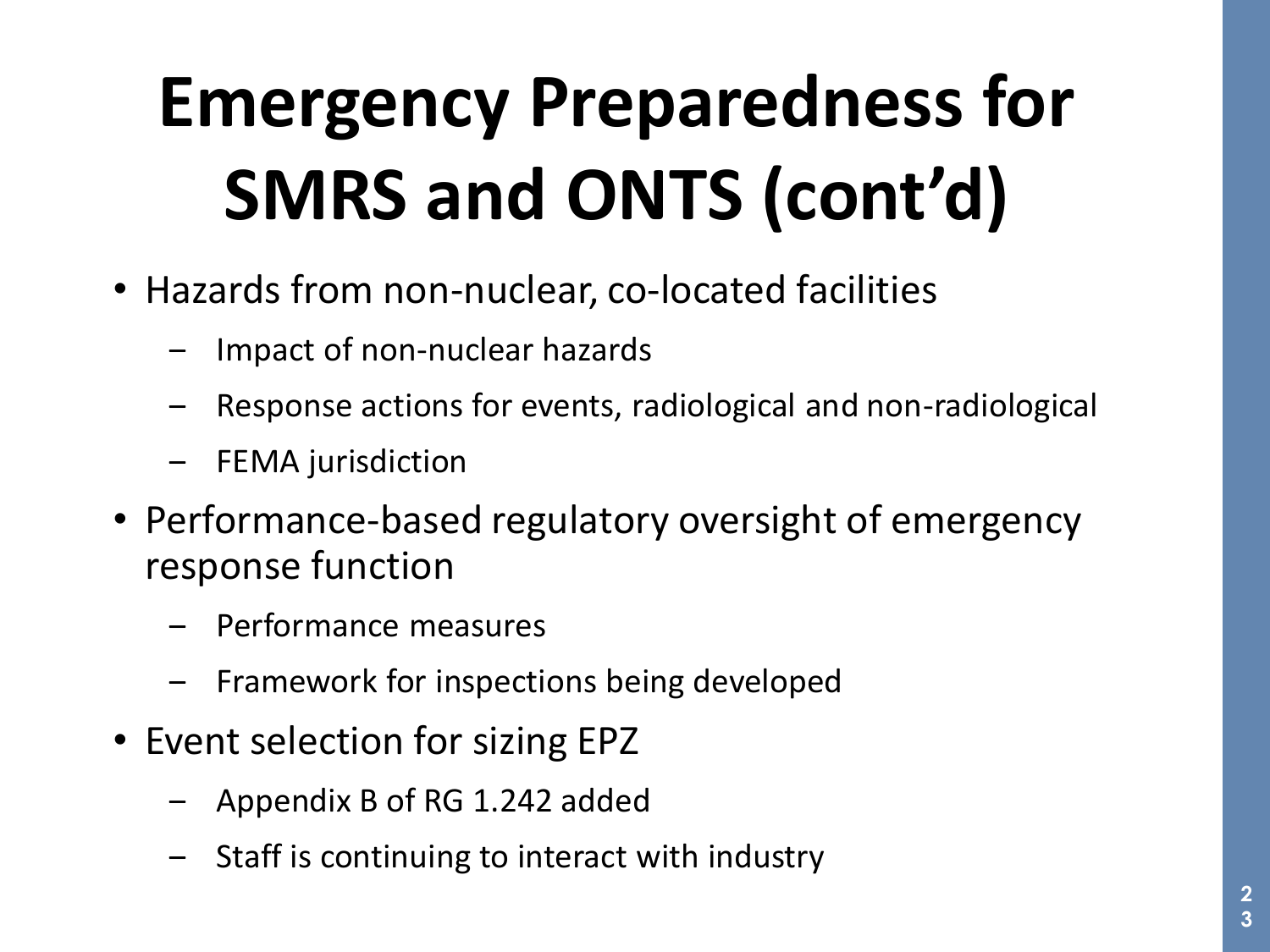# **EPZ Boundary Selection, Offsite and Onsite Plans**

- Risk-informed plume exposure EPZ generally supported
- Offsite planning commensurate with reduced hazards of smaller reactors
- Ingestion pathway EPZ changes to ad-hoc response
- Plume exposure EPZ within site boundary
	- ‒ FEMA excluded from review
	- ‒ Radiological offsite planning solely through All-Hazards planning process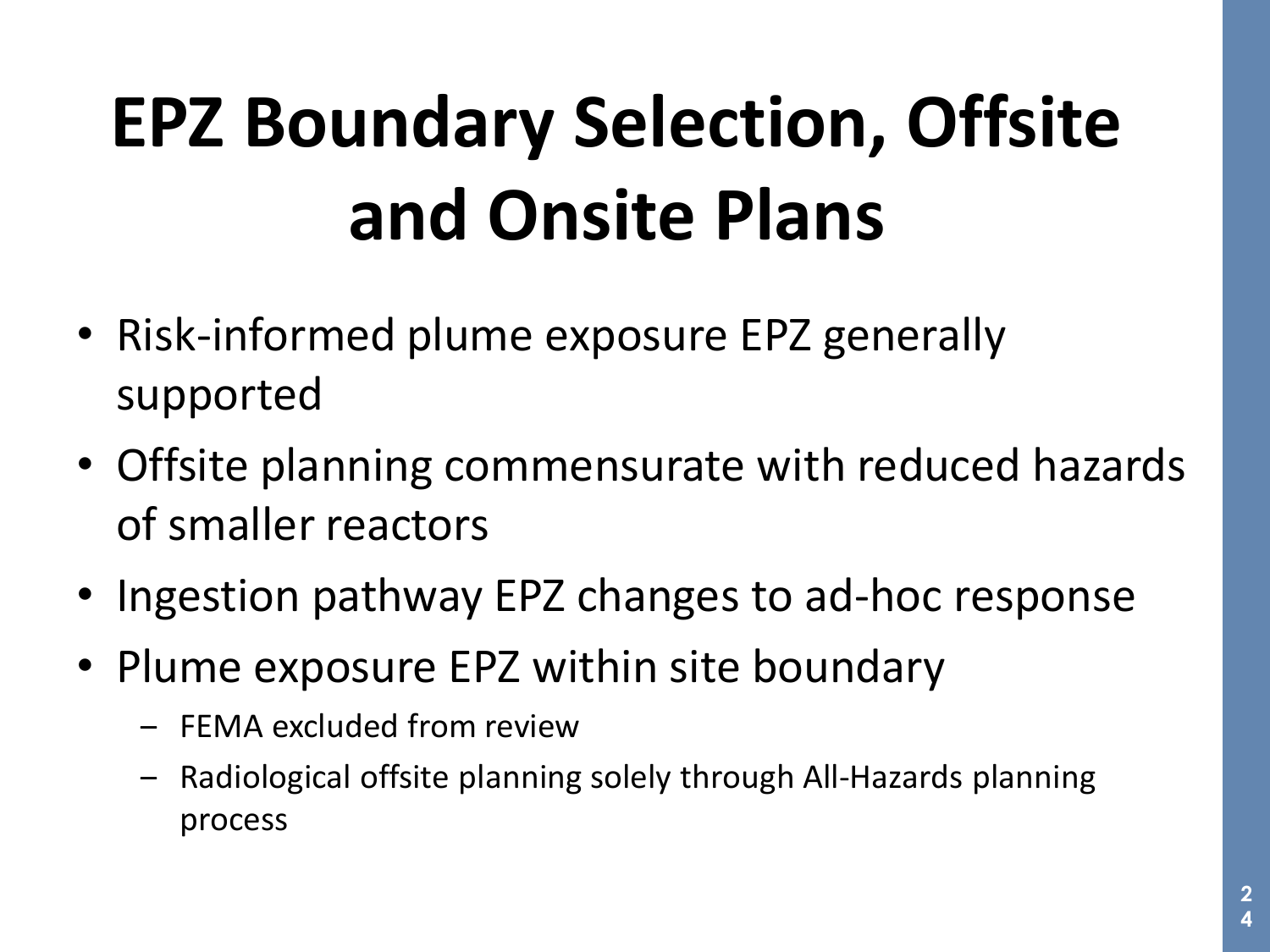# **Plume Exposure EPZ Rule Planning Requirements**

- Onsite and Offsite **Planning Activities All Applicants**
	- Maintain capability to:
		- Public information
		- Safeguards Contingency
		- Communicate with NRC
		- Establish emergency facilities
		- Site familiarization training for OROs
		- Maintain E-plan

#### • Offsite Planning Activities **(EPZ>Site Boundary)**

- E-plan must describe:
	- Contacts and arrangements with Fed, State, Tribal, Local
	- Communications with OROs
	- Protective measures in EPZ to protect public
	- Evacuation Time Estimates
	- Offsite facilities and backups
	- Means for offsite dose projections
	- Public information, alert notification
	- Re-entry plans
	- Drill and exercise program

NRC Review **NRC Review** FEMA Review **25** 

**25**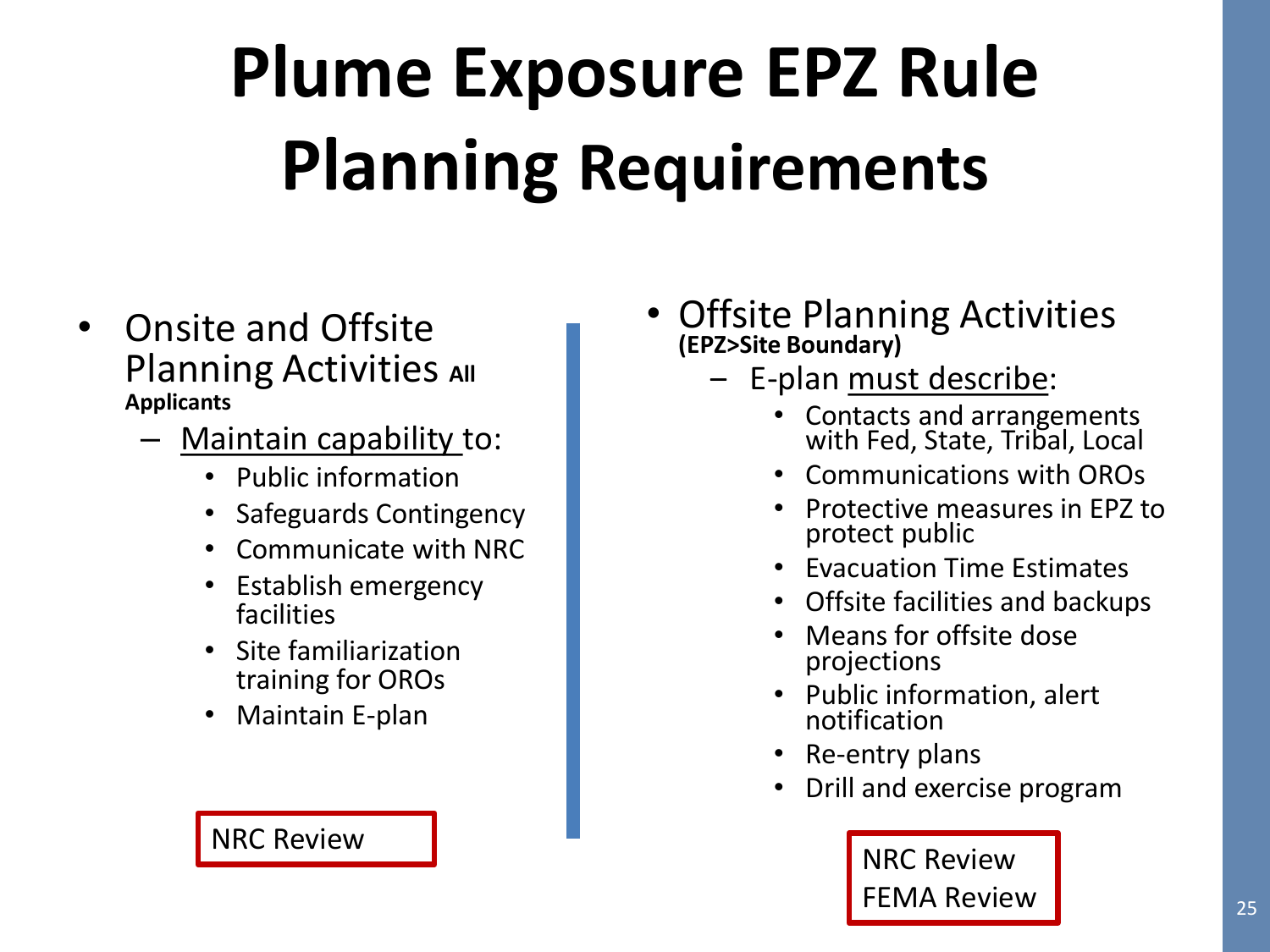# **Plume Exposure EPZ Rule Planning Requirements**

NOT REQUIRED if EPZ is < Site Boundary

Only functions completely eliminated

- Onsite and Offsite **Planning Activities All Applicants**
	- Maintain capability to:
		- Public information
		- Safeguards Contingency
		- Communicate with NRC
		- Establish emergency facilities
		- Site familiarization training for OROs
		- Maintain E-plan

#### • Offsite Planning Activities **(EPZ>Site Boundary)**

- $\overline{z}$  E-plan must describe:
	- Contacts and arrangements with Fed, State, Tribal, Local
	- **Communications with OROs**
	- **Protective measures in EPZ to** protect public
	- **Evacuation Time Estimates**
	- Offsite facilities and backups
	- Means for offsite dose projections
	- Public information, alert notification
	- Re-entry plans
	- Drill and exercise program

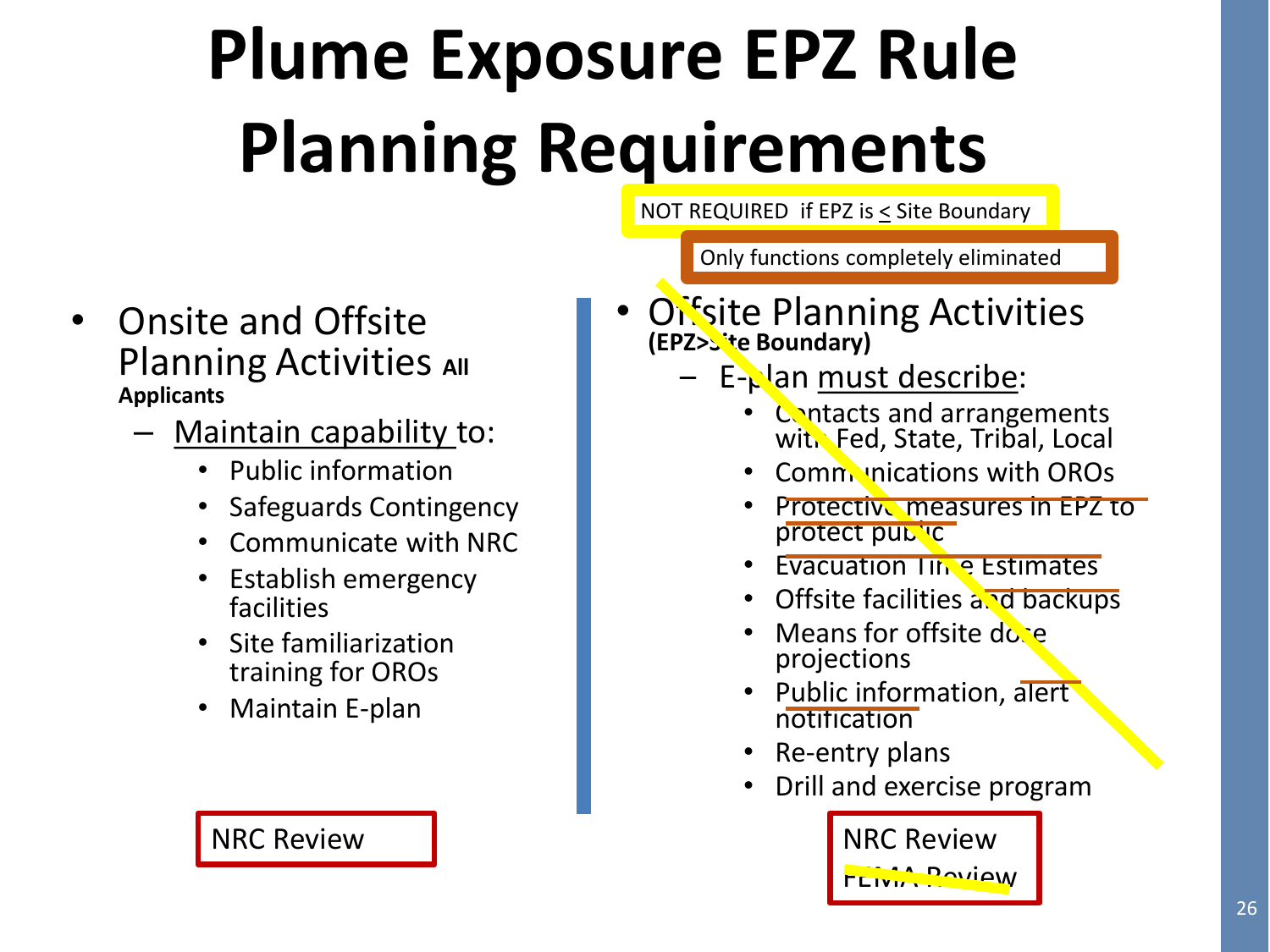# **Summary – Emergency Preparedness**

- Overall, rule and guidance are well developed
- Staff addressed many comments
- Source term efforts are a continuing topic for our meetings
- Inspection guidance being developed
- FEMA should remain informed of new reactor siting
- We look forward to continuing dialogue on our comments and recommendations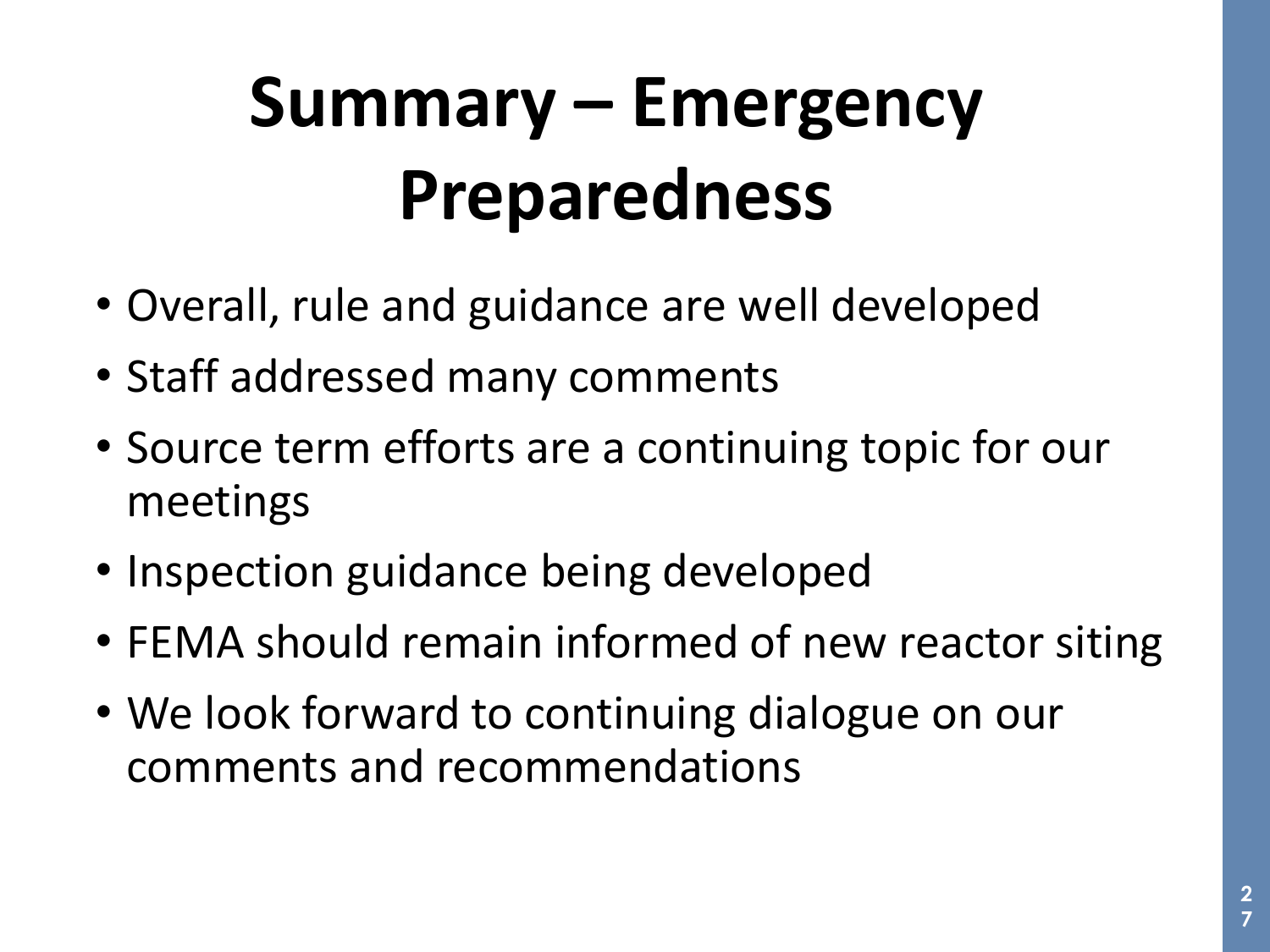# **Operator Licensing Requirements**

- Balance of flexibility and predictability
- Largely follows Part 55 for licensing of Reactor Operators and Senior Reactor Operators
- Staffing Plan submittal has value
	- ‒ Shift Technical Advisor (STA) initially eliminated
	- ‒ Blanket elimination not appropriate
	- ‒ Single management position for decision-making
- Scope of simulators appropriate for intended use
- Some guidance documents are dated and need updating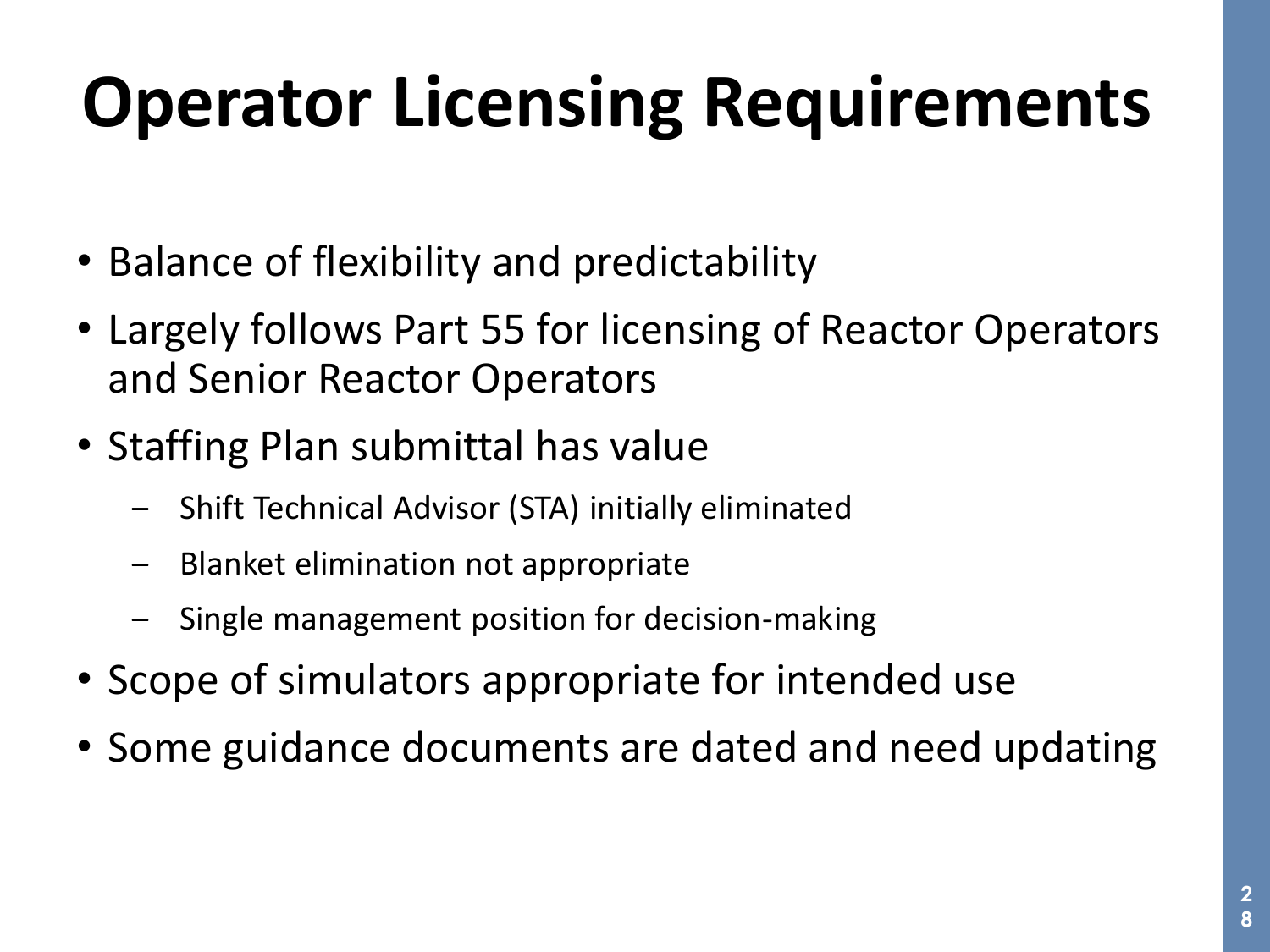# **Certified Operator Proposal**

- Operator Action not required to maintain safety of plant
- Licensees essentially "license" or certify their own operators
- Certification process largely follows the NRC licensing process
- Certified operators perform all functions of a licensed operator
- Certified or NRC Licensed operators not at same facility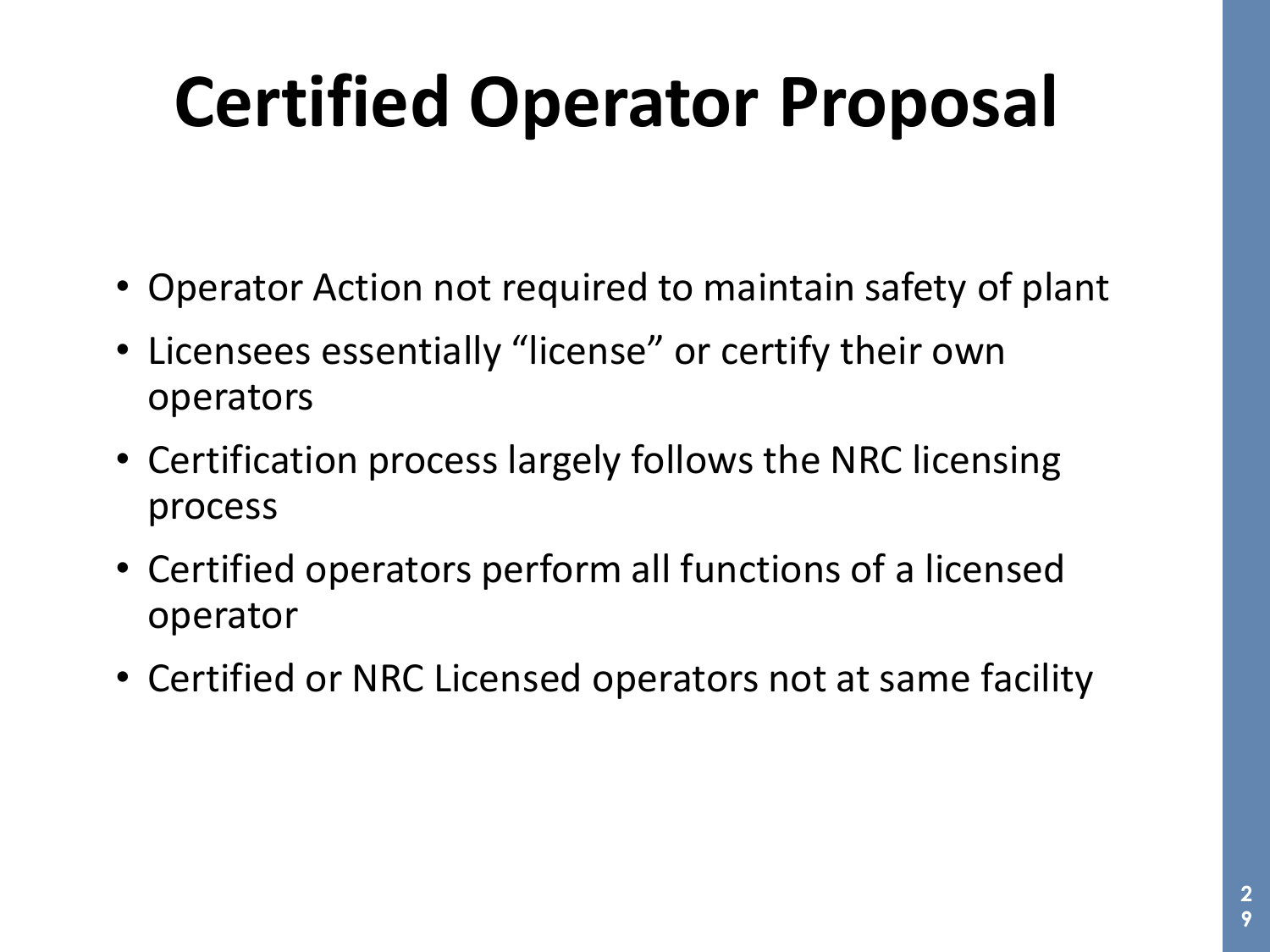# **Certified Operator Proposal (cont'd)**

- Sole licensing authority of NRC
	- ‒ Importance of federal license
	- ‒ Potential conflict-of-interest in safety decisions
- Limited operating experience of new technologies
- Current operating licensing process can recognize relevant and inherent passive features
	- Operating training time
	- ‒ Examination focus
	- Reduce time spent on non-significant features of new technology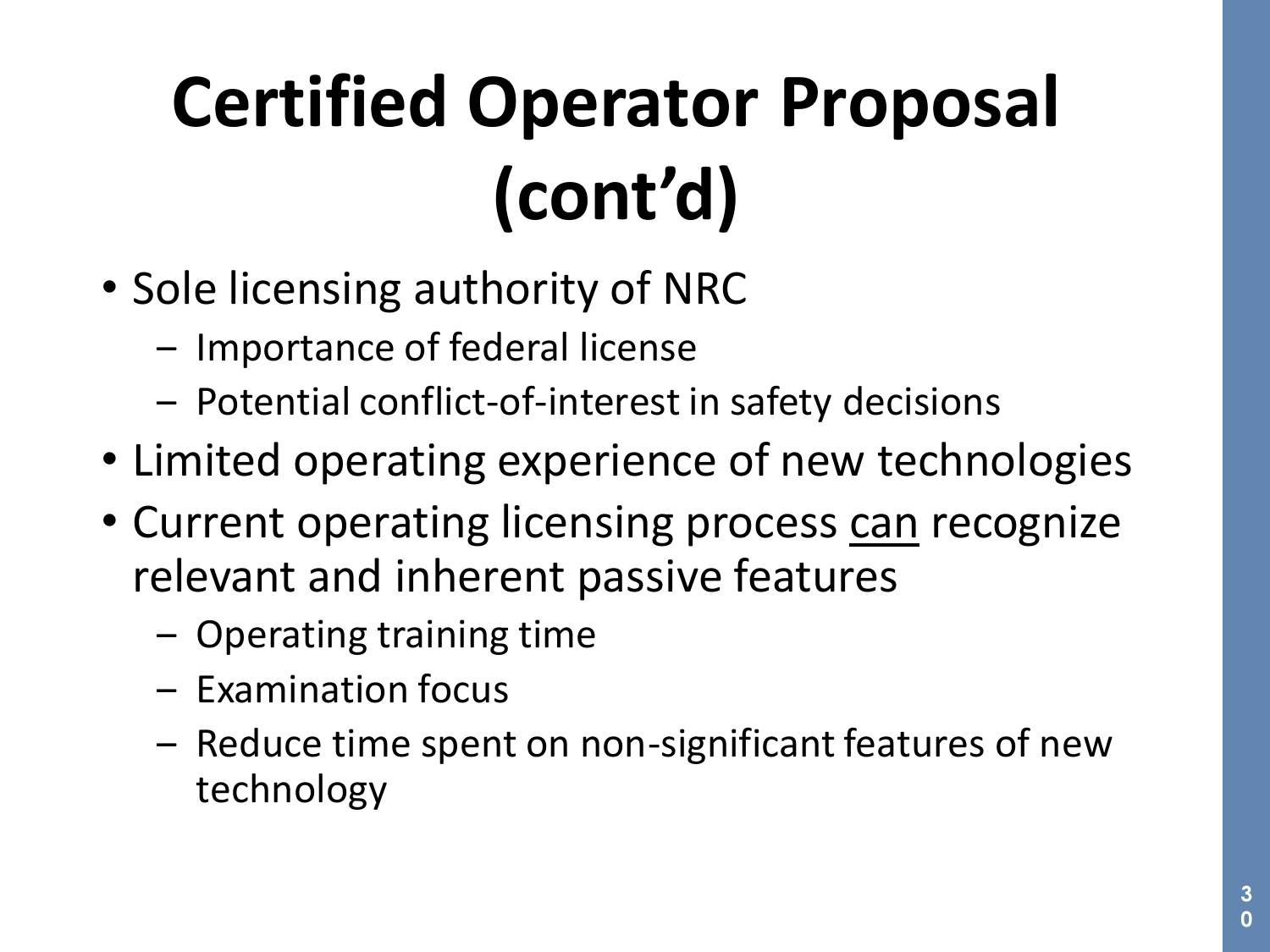## **Summary - Part 53 - Operations**

- Provides a reasonable performance-based, technology inclusive framework for operator staffing
- Licensed operators will be equivalent to present Part 55
- Submittal of Staffing Plan will be of value in establishing operating strategy
- STA position should be required unless elimination is justified
- Certified Operator program should not be pursued and staff resources should focus on adapting existing licensing processes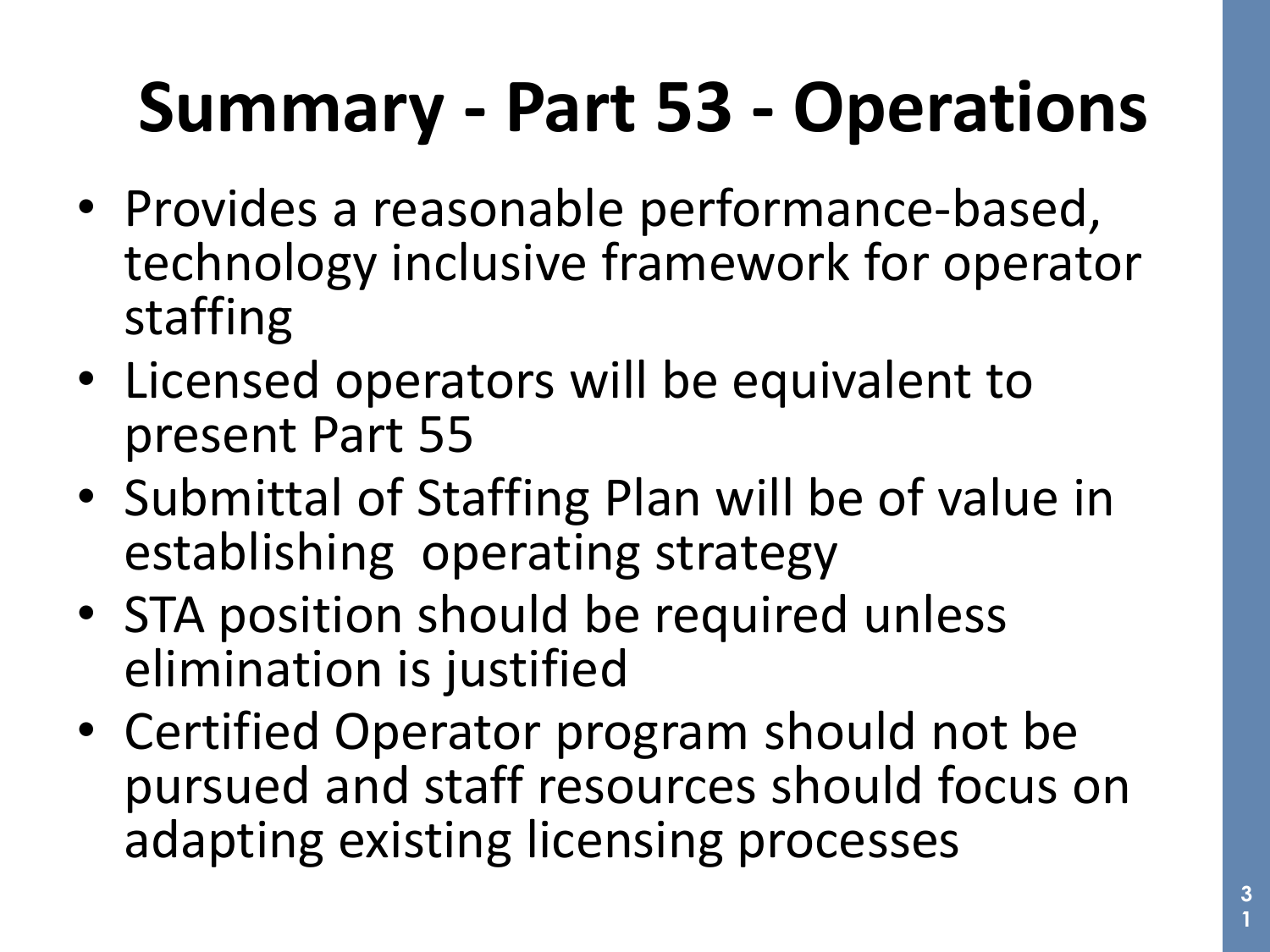# **Non-Light Water Reactor Source Term**

#### Dave Petti, Member-at-large ACRS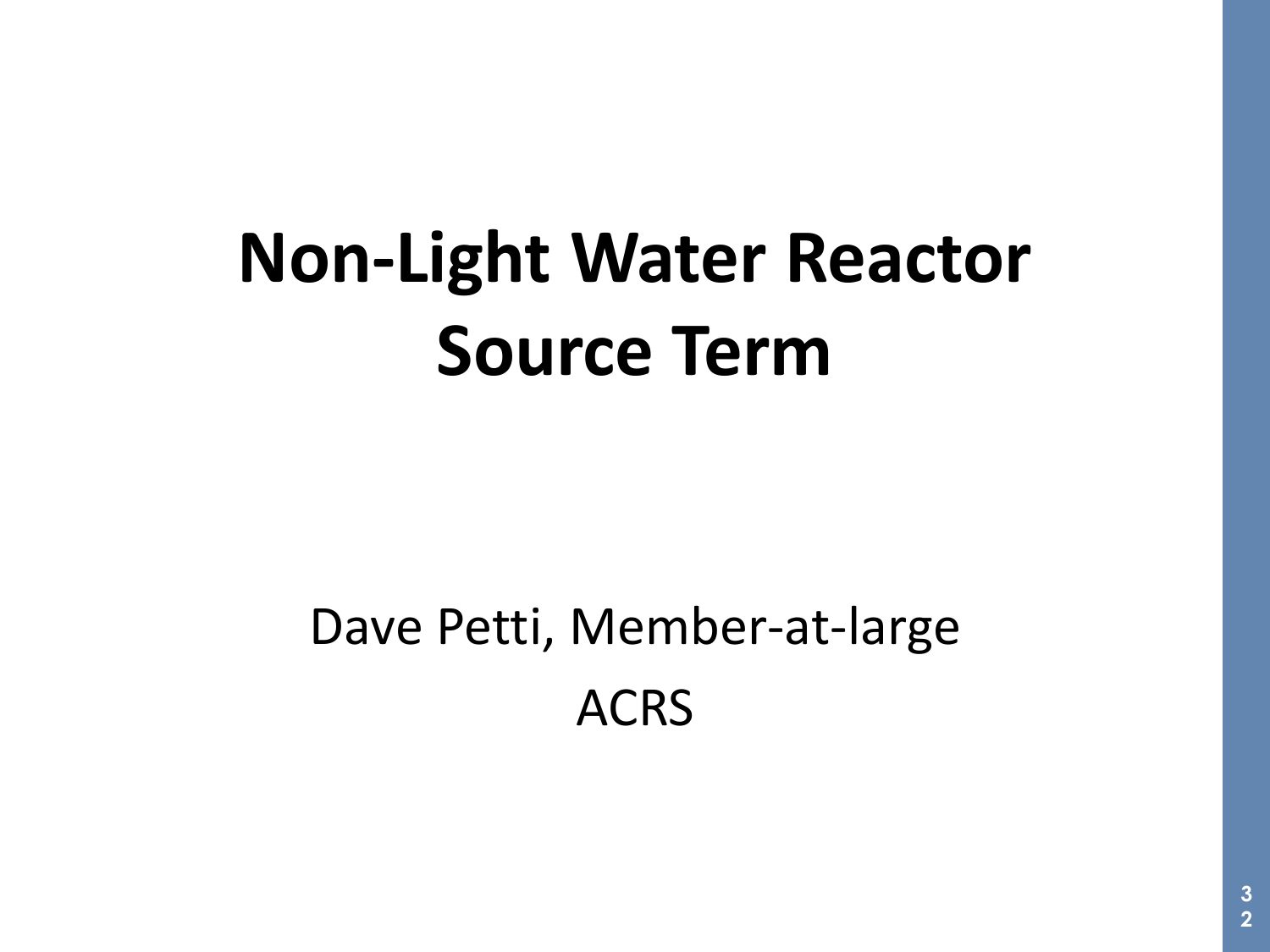#### **Outline**

*Source Term: release of radioactive and chemical species during postulated accidents from the fuel, through barriers in the facility, to the environment*

- Source Term as part of Fuel Qualification
	- Qualification of solid fuel systems
	- ‒Qualification of fuel dissolved in coolant (molten salt)
- Kairos Mechanistic Source Term Topical Report
- Integration of Source Term Activities in Support of Advanced Reactor Initiatives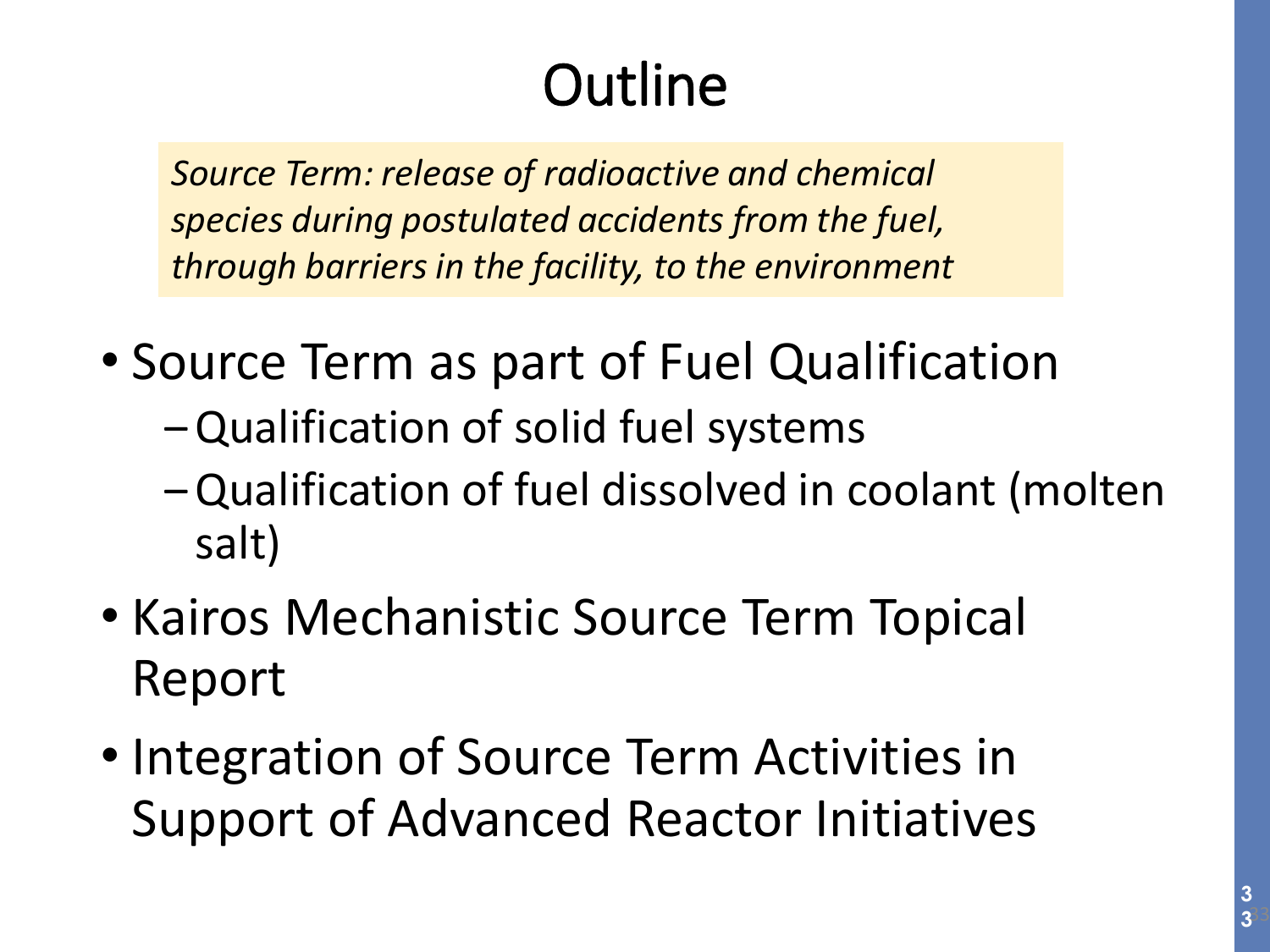#### Fuel Qualification Reports

*NUREG – 2246 DRAFT REPORT FUEL QUALIFICATION FOR ADVANCED REACTORS*

- The draft NUREG provides a logical approach to fuel qualification
	- ‒ The top-down approach is methodical and provides some assurance of completeness when a claim is made that a nuclear fuel is qualified.
	- ‒ Key parts of the approach are identifying relevant experimental data and assessing associated safety margins.
- NUREG document discusses need for developing source term data as part of fuel qualification process  $3^3$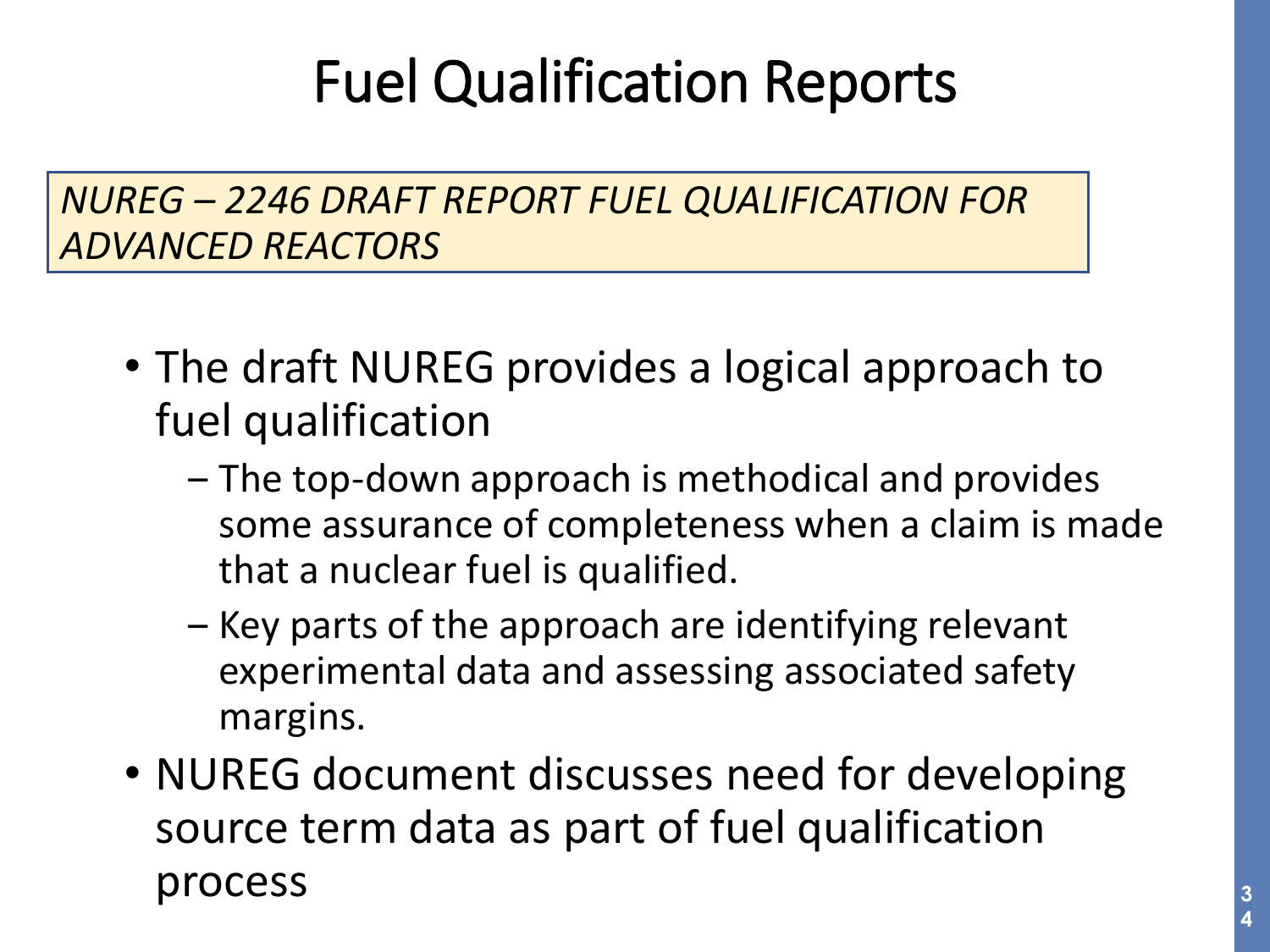#### Fuel Qualification Reports (continued)

*NUREG/CR – XXXX, "FUEL QUALIFICATION FOR MOLTEN SALT REACTORS," DRAFT REPORT FOR COMMENT*

Nuclear fuel behavior is a key part of the overall safety case. For molten salt fueled reactor concepts, the fuel is dissolved in the molten salt coolant. This different configuration requires a new approach to fuel qualification for molten salt fueled reactors.

- The report discusses volatility of fission products in salt, a key input to source term.
- The report identifies challenges to barriers to prevent fission product release and mitigation options.
- The NUREG/CR draft report provides a reasonable and practical approach to developing a licensing basis for fuel qualification for molten salt fueled reactors.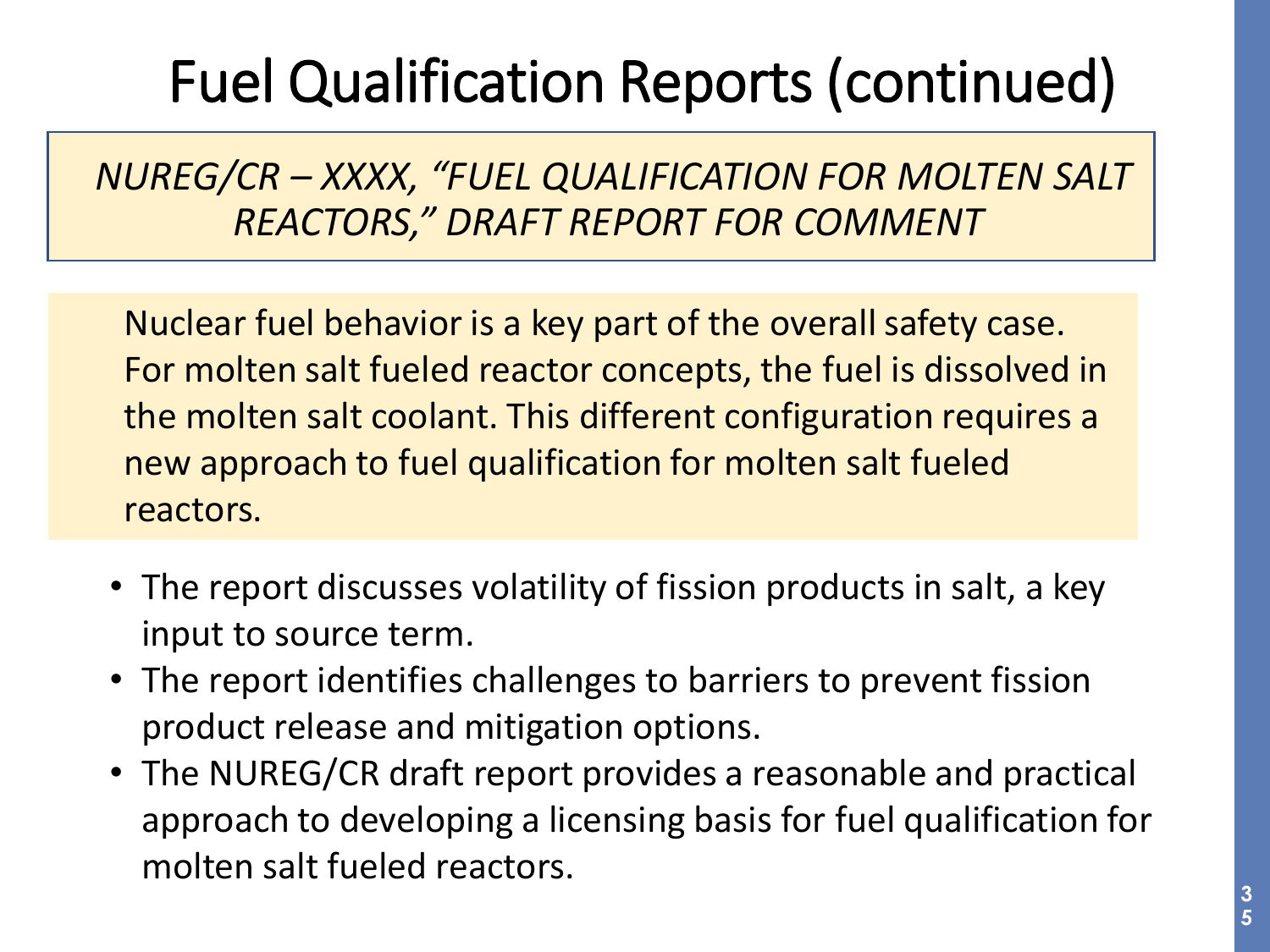#### Kairos Mechanistic Source Term Topical Report

The KP-FHR is a molten salt cooled pebble bed reactor. The salt is Flibe, a eutectic mixture of beryllium fluoride and lithium fluoride.

The KP-FHR is the first implementation of functional containment. TRISO fuel and a molten salt coolant, Flibe, both function as strong inherent barriers to fission product release.

- The topical report presents the methodology used by Kairos to calculate the mechanistic source term of fission products, activation products, and corrosion products produced in the KP-FHR core.
- The approach is consistent with existing high-level regulatory guidance on source terms for advanced reactors.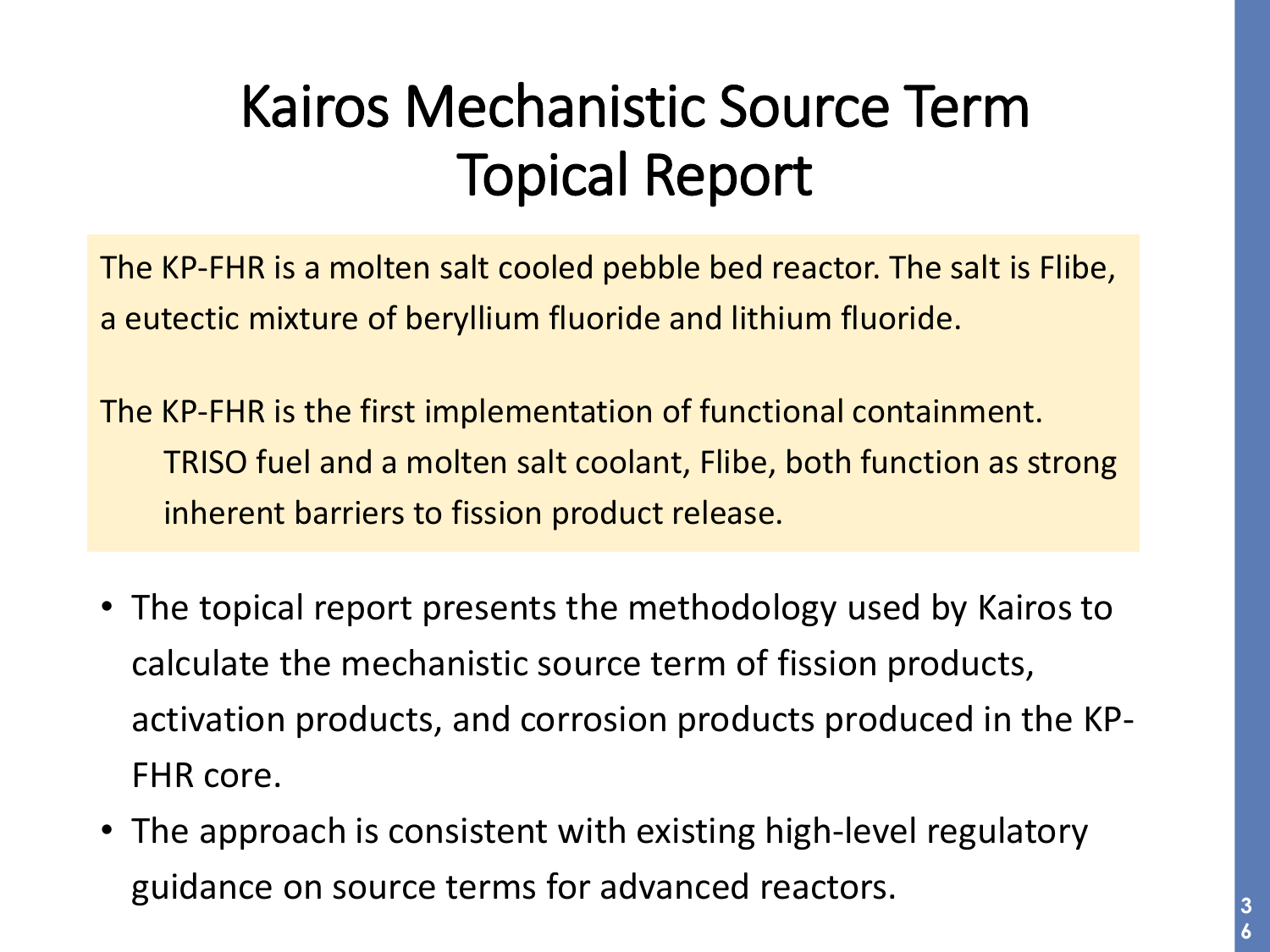#### Kairos Mechanistic Source Term Topical Report (continued)

- Staff review of an application that employs this methodology will need to ensure that the experimental limitations related to tritium behavior in Flibe, and diffusion and trapping effects in graphitic components are adequately considered in conservative safety analyses and/or relevant sensitivity studies.
- The staff SE does not require experimental validation of vaporization of fission products from Flibe. This has an important effect on the overall source term and experimental validation data are needed to confirm the approach used by the applicant. The SE should not be issued until this shortcoming is addressed.
	- ‒ The staff agreed with our recommendations and updated the final SE appropriately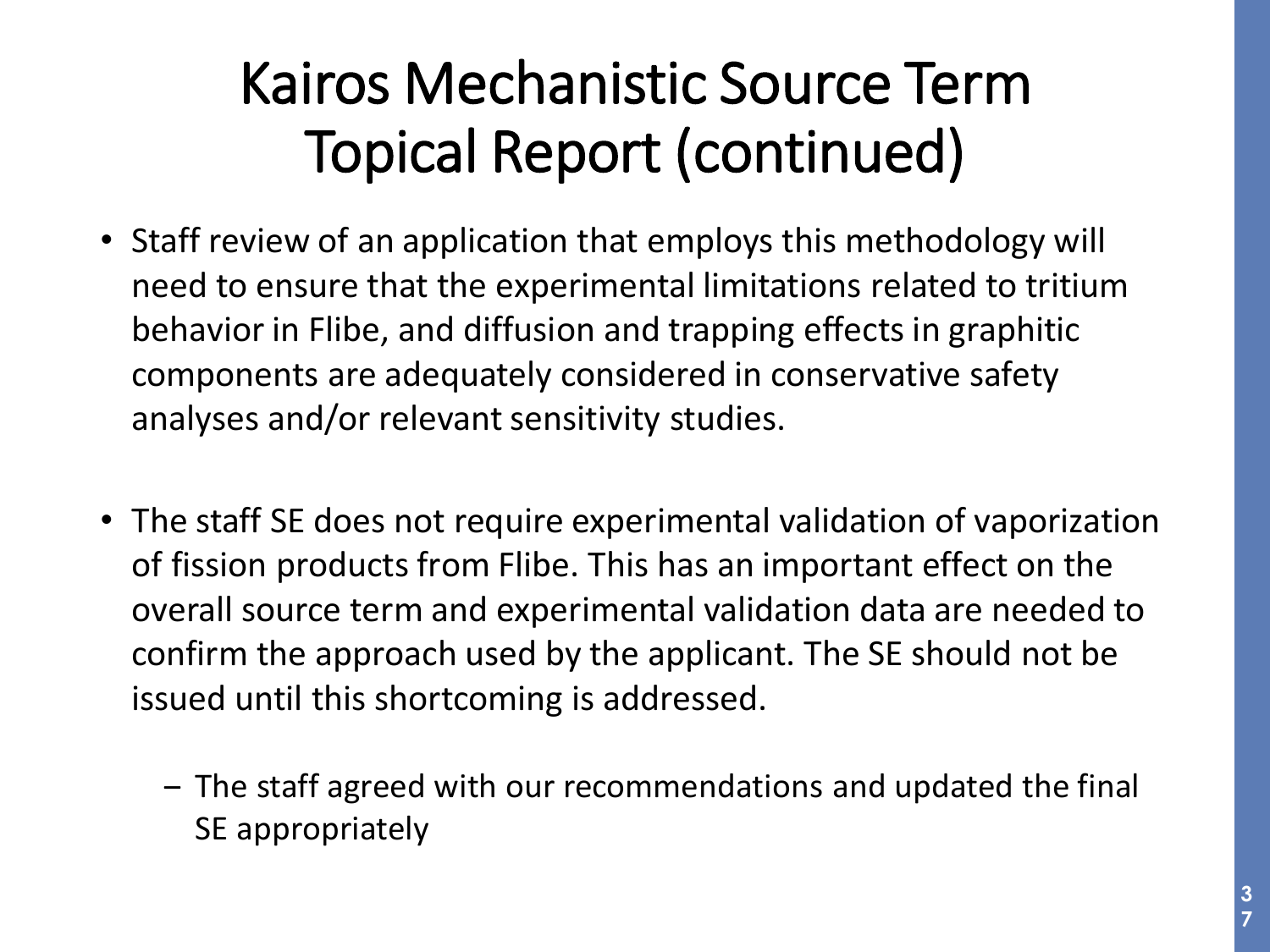#### Integration of Source Term Activities in Support of Advanced Reactor Initiatives

- Staff provided excellent presentations on relevant aspects of the source term for advanced reactors.
- The NRC's dedicated web page for source term related documents is commendable and should keep potential applicants up to date on latest developments in this area.
- The staff should provide an overview section on the web page explaining how an applicant can best use the available information in concert with pre-application consultations with the staff to be better prepared to develop high quality submittals.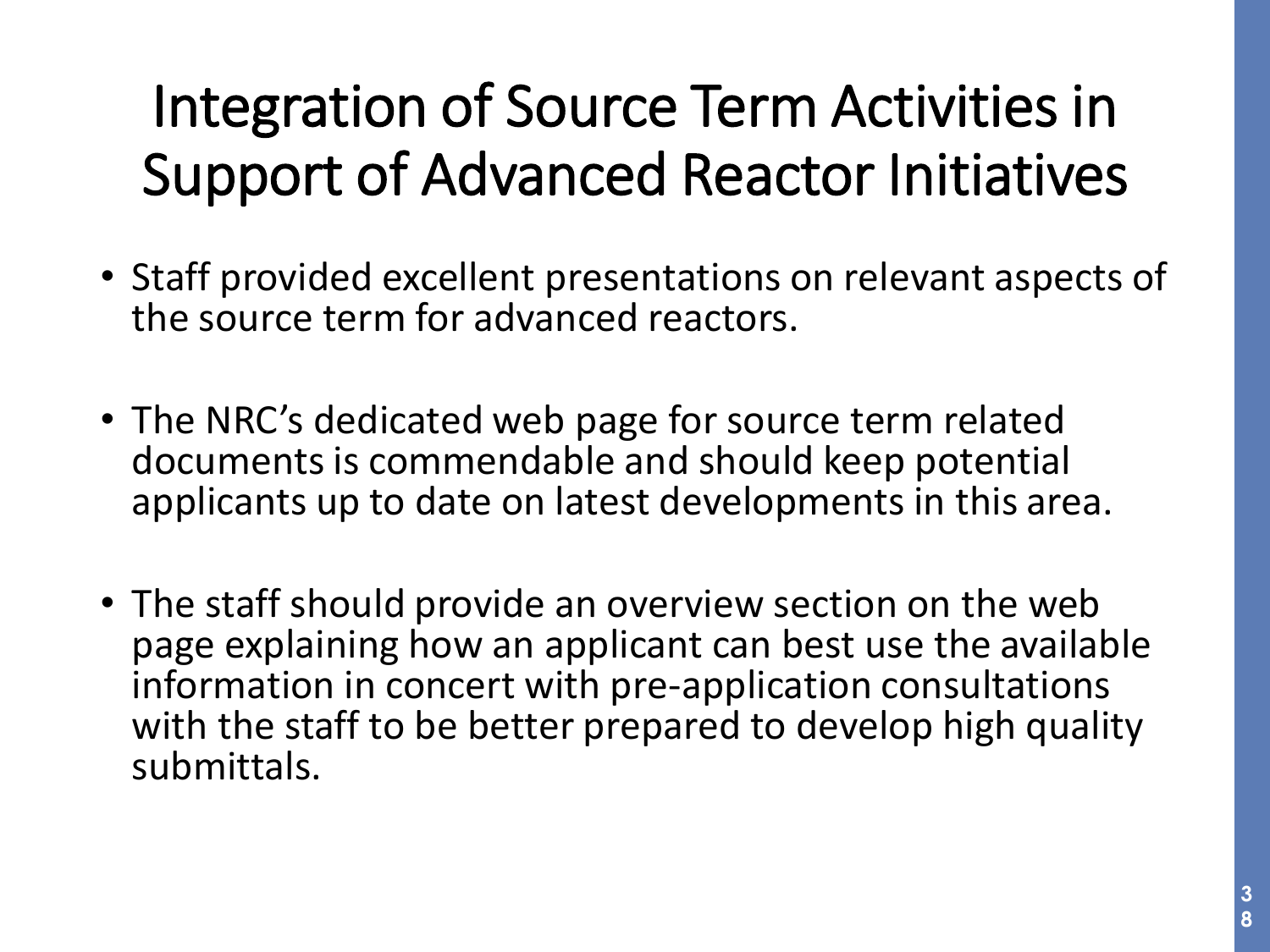#### Integration of Source Term Activities in Support of Advanced Reactor Initiatives (continued)

- NRC staff has expended significant effort related to computer code model development and application for non-light-water reactor (LWR) technologies.
	- ‒ Calculations from accident initiation through to source term for numerous technologies
- Although design specific evaluations are needed, application of these codes as part of the NRC staff reference plant evaluations has identified key phenomena, data gaps, and accident system response features that impact source terms.
	- ‒ Staff insights from these evaluations should be documented.
- This activity should substantially increase the readiness of the staff and promote expeditious reviews of current and future non-LWR applications. **<sup>3</sup>**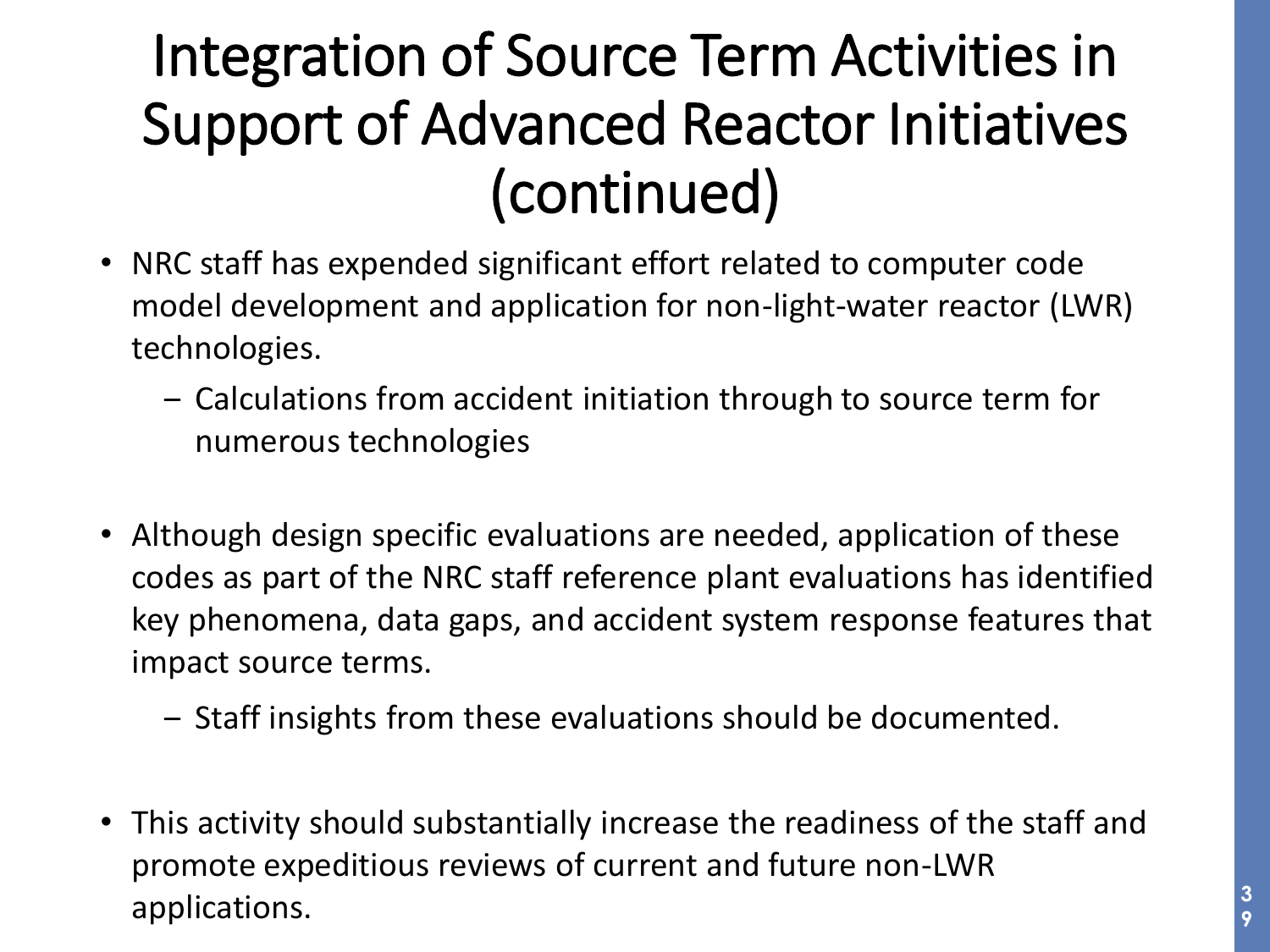#### Integration of Source Term Activities in Support of Advanced Reactor Initiatives (continued)

- Clear and consistent guidance that aligns the use of the terms "maximum hypothetical accident" and "maximum credible accident" should be developed to assist potential applicants that would use this concept in their licensing strategy.
- Source terms should consider both radioactive and chemically hazardous materials in advanced reactor designs.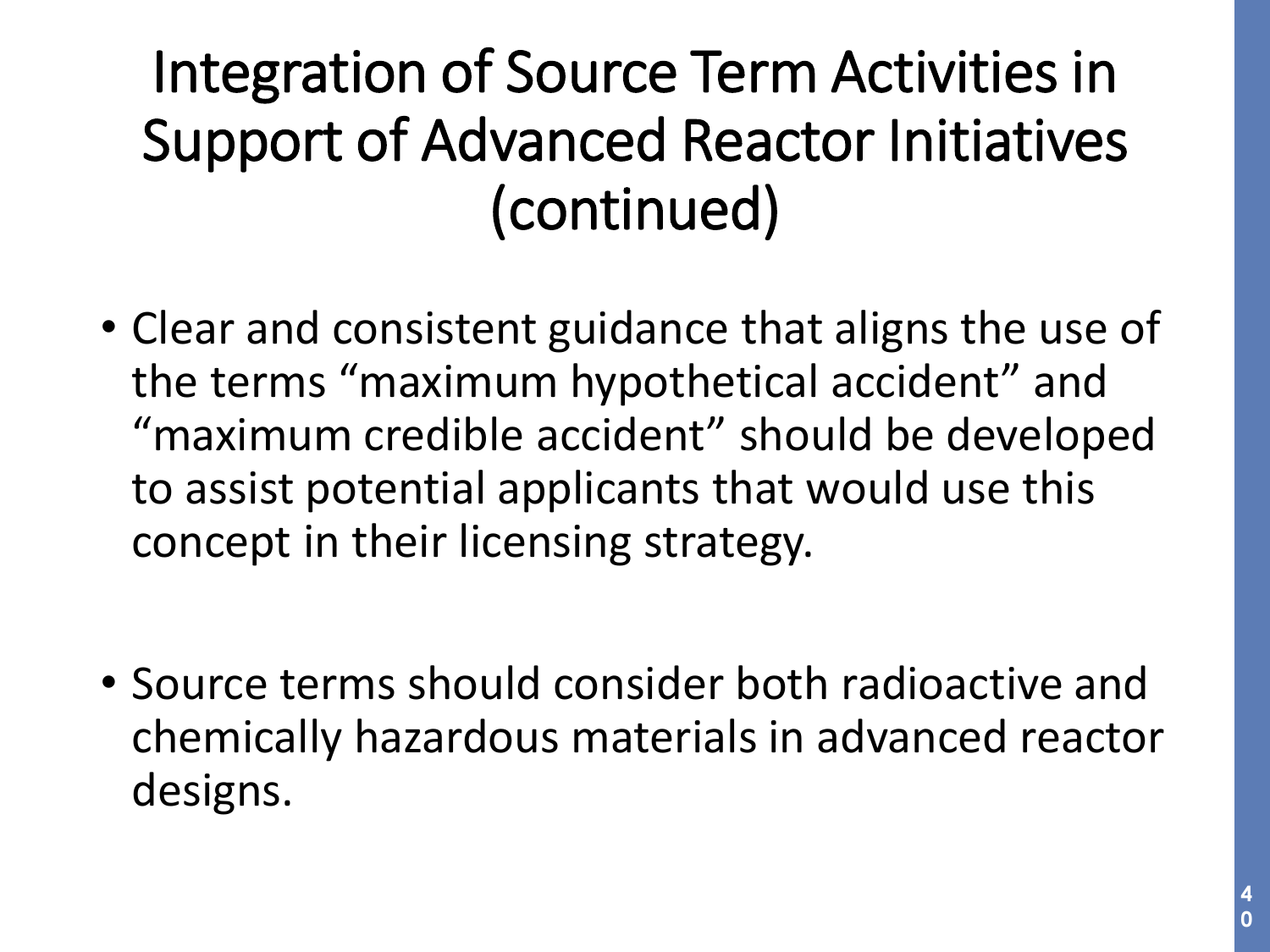## Summary (1/2)

- Focus of fuel qualification efforts is to assure fuel performs its relevant safety functions in the context of a specific design
- Source term aspects of the fuel need to be considered in the overall fuel qualification effort
- Staff's efforts to date on preparing for advanced reactor applications are commendable.
	- ‒ This activity should substantially increase the readiness of the staff and promote expeditious reviews of current and future non-LWR applications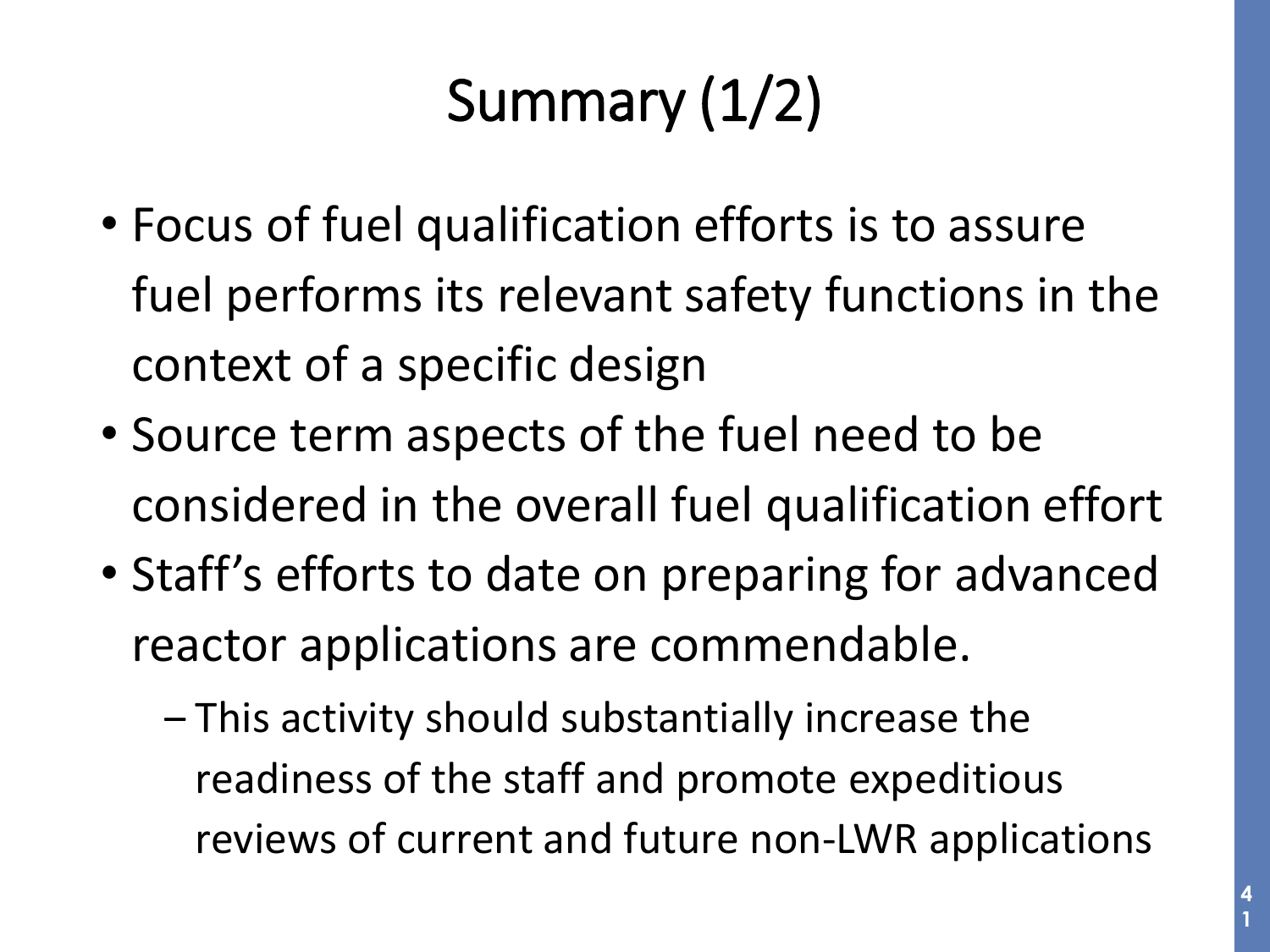## Summary (2/2)

- ACRS comments are focused on:
	- ‒Ensuring key components of the source term are identified
	- -Ensuring all key assumptions related to source term are based upon experimental data or else conservative assumptions in the absence of data
	- $-$ Improving technical completeness and clarity of the documents given their broad range of applicability across advanced technologies and associated reactor designs